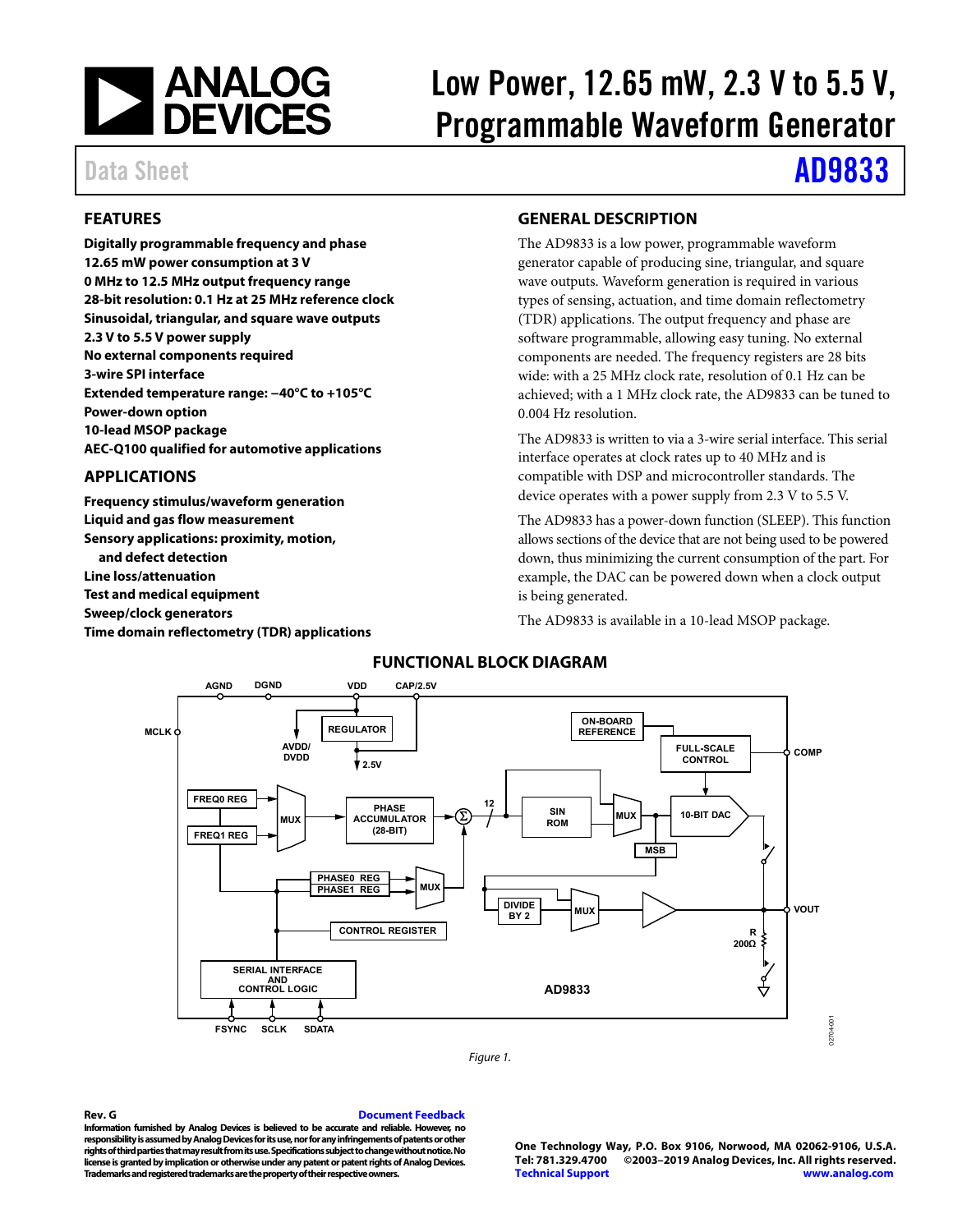# TABLE OF CONTENTS

| Numerically Controlled Oscillator Plus Phase Modulator  12 |
|------------------------------------------------------------|
|                                                            |
|                                                            |
|                                                            |

### <span id="page-1-0"></span>**REVISION HISTORY**

| $4/2019$ —Rev. F to Rev. G |  |
|----------------------------|--|
|                            |  |
|                            |  |
|                            |  |

## **4/2018—Rev. E to Rev. F**

| Changes to AD9833 to 68HC11/68L11 Interface Section  20      |  |
|--------------------------------------------------------------|--|
| Deleted Evaluation Board Section and Figure 32 to Figure 37; |  |
|                                                              |  |
|                                                              |  |

### **9/2012—Rev. D to Rev. E**

| Changed Input Current, I <sub>INH</sub> /I <sub>INL</sub> from 10 mA to 10 µA 3 |  |  |  |
|---------------------------------------------------------------------------------|--|--|--|
|---------------------------------------------------------------------------------|--|--|--|

### **4/2011—Rev. C to Rev. D**

| Deleted AD9833 to ADSP-2101/ADSP-2103 Interface           |  |
|-----------------------------------------------------------|--|
|                                                           |  |
|                                                           |  |
| Added System Demonstration Platform Section, AD9833       |  |
| to SPORT Interface Section, and Evaluation Kit Section 21 |  |
| Changes to Crystal Oscillator vs. External Clock Section  |  |
|                                                           |  |
| Added Figure 32 and Figure 33; Renumbered Figures         |  |
|                                                           |  |

| Added Evaluation Board Schematics Section, Figure 34, |  |
|-------------------------------------------------------|--|
|                                                       |  |
|                                                       |  |
| Added Evaluation Board Layout Section, Figure 36,     |  |
|                                                       |  |
|                                                       |  |

### **9/2010—Rev. B to Rev. C**

| Changed 20 mW to 12.65 mW in Data Sheet Title |  |
|-----------------------------------------------|--|
|                                               |  |
|                                               |  |

#### **6/2010—Rev. A to Rev. B**

| Changes to Grounding and Layout Section 17 |  |
|--------------------------------------------|--|
|                                            |  |
|                                            |  |
|                                            |  |

### **6/2003—Rev. 0 to Rev. A**

|--|--|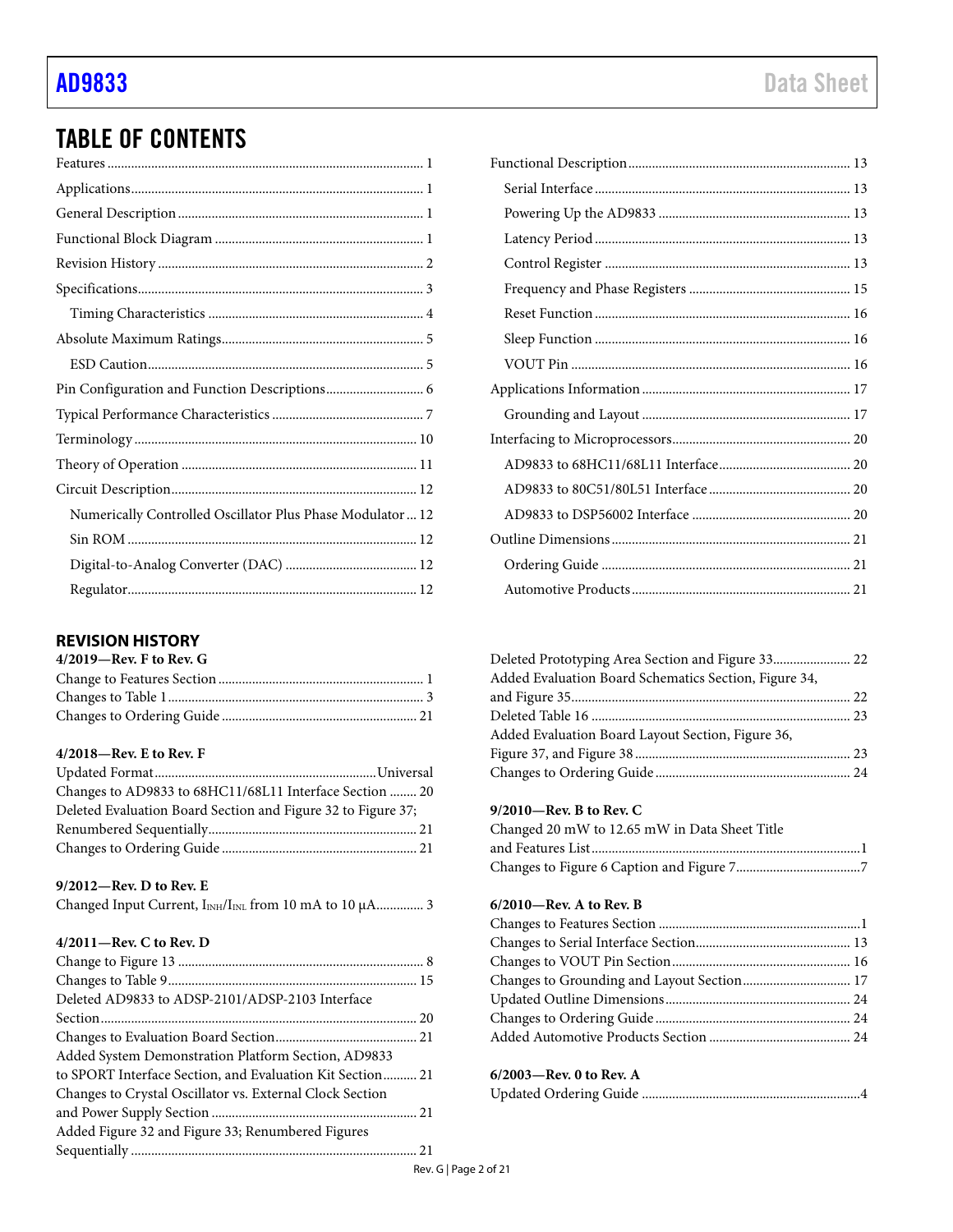# <span id="page-2-0"></span>SPECIFICATIONS

VDD = 2.3 V to 5.5 V, AGND = DGND = 0 V,  $T_A = T_{MIN}$  to  $T_{MAX}$ ,  $R_{SET} = 6.8$  k $\Omega$  for VOUT, unless otherwise noted.

| Table 1.                                          |     |            |            |             |                                                                                |
|---------------------------------------------------|-----|------------|------------|-------------|--------------------------------------------------------------------------------|
| Parameter <sup>1</sup>                            | Min | <b>Typ</b> | <b>Max</b> | <b>Unit</b> | <b>Test Conditions/Comments</b>                                                |
| SIGNAL DAC SPECIFICATIONS                         |     |            |            |             |                                                                                |
| Resolution                                        |     | 10         |            | <b>Bits</b> |                                                                                |
| Update Rate                                       |     |            | 25         | <b>MSPS</b> |                                                                                |
| <b>VOUT Maximum</b>                               |     | 0.65       |            | V           |                                                                                |
| <b>VOUT Minimum</b>                               |     | 38         |            | mV          |                                                                                |
| <b>VOUT Temperature Coefficient</b>               |     | 200        |            | ppm/°C      |                                                                                |
| DC Accuracy                                       |     |            |            |             |                                                                                |
| <b>Integral Nonlinearity</b>                      |     | ±1.0       |            | <b>LSB</b>  |                                                                                |
| <b>Differential Nonlinearity</b>                  |     | ±0.5       |            | LSB         |                                                                                |
| <b>DDS SPECIFICATIONS (SFDR)</b>                  |     |            |            |             |                                                                                |
| <b>Dynamic Specifications</b>                     |     |            |            |             |                                                                                |
| Signal-to-Noise Ratio (SNR)                       | 55  | 60         |            | dB          | AD9833BRMZ, f <sub>MCLK</sub> = 25 MHz, fout =<br><b>f<sub>MCLK</sub>/4096</b> |
|                                                   | 54  | 60         |            | dB          | AD9833WBRMZ-REEL, f <sub>MCLK</sub> = 25 MHz, fout<br>$=f_{MCLK}/4096$         |
| <b>Total Harmonic Distortion (THD)</b>            |     | $-66$      | $-56$      | dBc         | AD9833BRMZ, $f_{MCLK} = 25$ MHz, $f_{OUT} =$<br><b>f</b> мськ/4096             |
|                                                   |     | $-66$      | $-55$      | dBc         | AD9833WBRMZ-REEL, f <sub>MCLK</sub> = 25 MHz, fout =<br><b>fMCLK/4096</b>      |
| Spurious-Free Dynamic Range (SFDR)                |     |            |            |             |                                                                                |
| Wideband (0 to Nyquist)                           |     | $-60$      |            | dBc         | $f_{MCLK} = 25 MHz$ , $f_{OUT} = f_{MCLK}/50$                                  |
| Narrow-Band (±200 kHz)                            |     | $-78$      |            | dBc         | $f_{MCLK} = 25 \text{ MHz}, f_{OUT} = f_{MCLK}/50$                             |
| Clock Feedthrough                                 |     | $-60$      |            | dBc         |                                                                                |
| Wake-Up Time                                      |     | 1          |            | ms          |                                                                                |
| <b>LOGIC INPUTS</b>                               |     |            |            |             |                                                                                |
| Input High Voltage, VINH                          | 1.7 |            |            | V           | 2.3 V to 2.7 V power supply                                                    |
|                                                   | 2.0 |            |            | ٧           | 2.7 V to 3.6 V power supply                                                    |
|                                                   | 2.8 |            |            | ٧           | 4.5 V to 5.5 V power supply                                                    |
| Input Low Voltage, VINL                           |     |            | 0.5        | ٧           | 2.3 V to 2.7 V power supply                                                    |
|                                                   |     |            | 0.7        | ٧           | 2.7 V to 3.6 V power supply                                                    |
|                                                   |     |            | 0.8        | v           | 4.5 V to 5.5 V power supply                                                    |
| Input Current, I <sub>INH</sub> /I <sub>INL</sub> |     |            | 10         | μA          |                                                                                |
| Input Capacitance, CIN                            |     | 3          |            | pF          |                                                                                |
| <b>POWER SUPPLIES</b>                             |     |            |            |             | $f_{MCLK} = 25 \text{ MHz}, f_{OUT} = f_{MCLK}/4096$                           |
| <b>VDD</b>                                        | 2.3 |            | 5.5        | V           |                                                                                |
| <b>I</b> <sub>DD</sub>                            |     | 4.5        | 5.5        | mA          | l <sub>DD</sub> code dependent; see Figure 7                                   |
| Low Power Sleep Mode                              |     | 0.5        |            | mA          | DAC powered down, MCLK running                                                 |

<sup>1</sup> Operating temperature range is -40°C to +105°C; typical specifications are at +25°C.



Rev. G | Page 3 of 21 Figure 2. Test Circuit Used to Test Specifications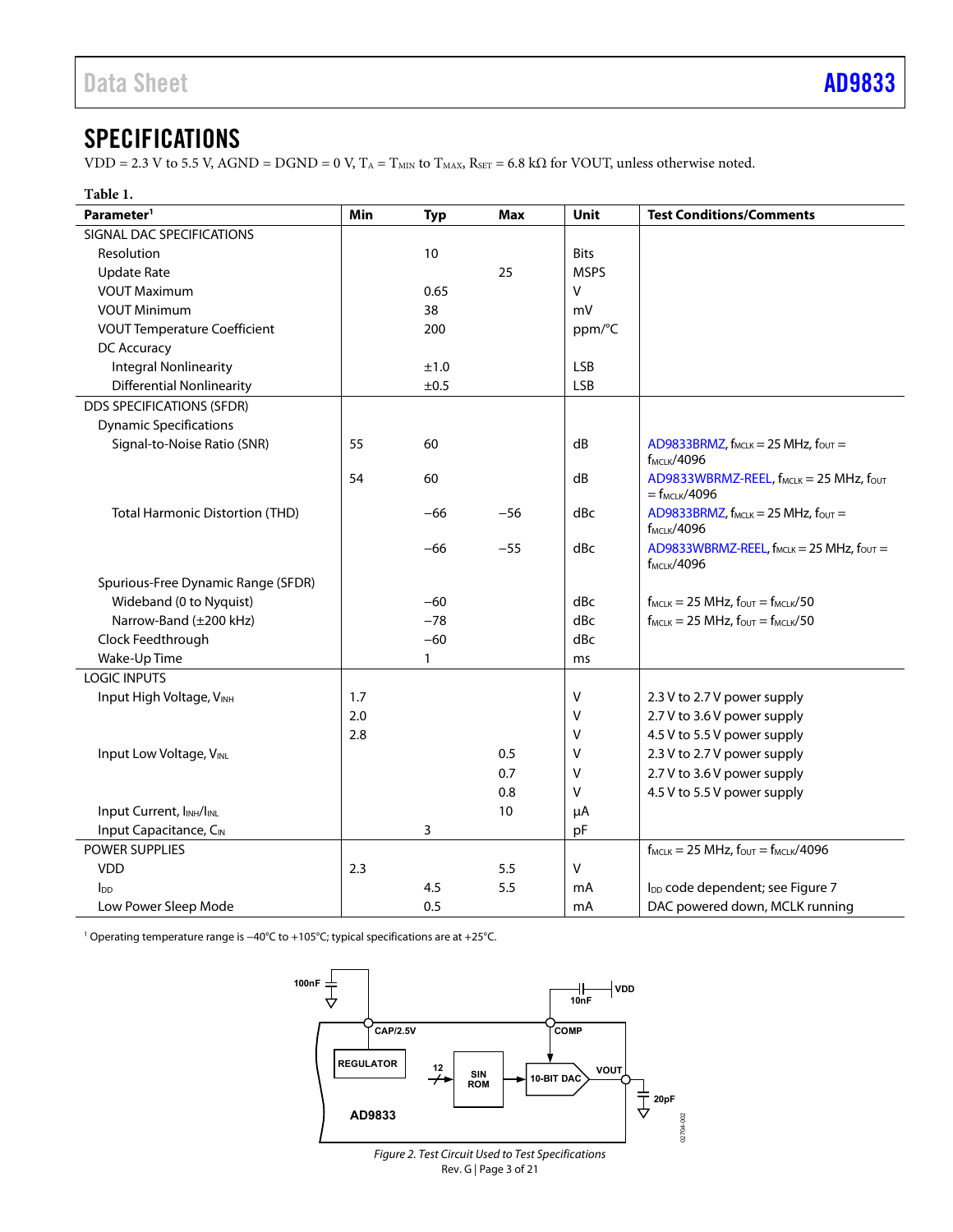# <span id="page-3-0"></span>**TIMING CHARACTERISTICS**

 $VDD = 2.3 V$  to 5.5 V,  $AGND = DGND = 0 V$ , unless otherwise noted.<sup>1</sup>

| Table 2.         |                                 |             |                                            |
|------------------|---------------------------------|-------------|--------------------------------------------|
| <b>Parameter</b> | Limit at $T_{MIN}$ to $T_{MAX}$ | <b>Unit</b> | <b>Description</b>                         |
| $t_1$            | 40                              | ns min      | MCLK period                                |
| t <sub>2</sub>   | 16                              | ns min      | <b>MCLK</b> high duration                  |
| t3               | 16                              | ns min      | <b>MCLK</b> low duration                   |
| t4               | 25                              | ns min      | SCLK period                                |
| t5               | 10                              | ns min      | SCLK high duration                         |
| t6               | 10                              | ns min      | <b>SCLK</b> low duration                   |
| tz               |                                 | ns min      | FSYNC to SCLK falling edge setup time      |
| $t_{8 min}$      | 10                              | ns min      | FSYNC to SCLK hold time                    |
| $t_{8,max}$      | $t_4 - 5$                       | ns max      |                                            |
| t,               |                                 | ns min      | Data setup time                            |
| $t_{10}$         |                                 | ns min      | Data hold time                             |
| $t_{11}$         | כ                               | ns min      | SCLK high to FSYNC falling edge setup time |

<sup>1</sup> Guaranteed by design, not production tested.

#### *Timing Diagrams*



<span id="page-3-1"></span>

*Figure 4. Serial Timing*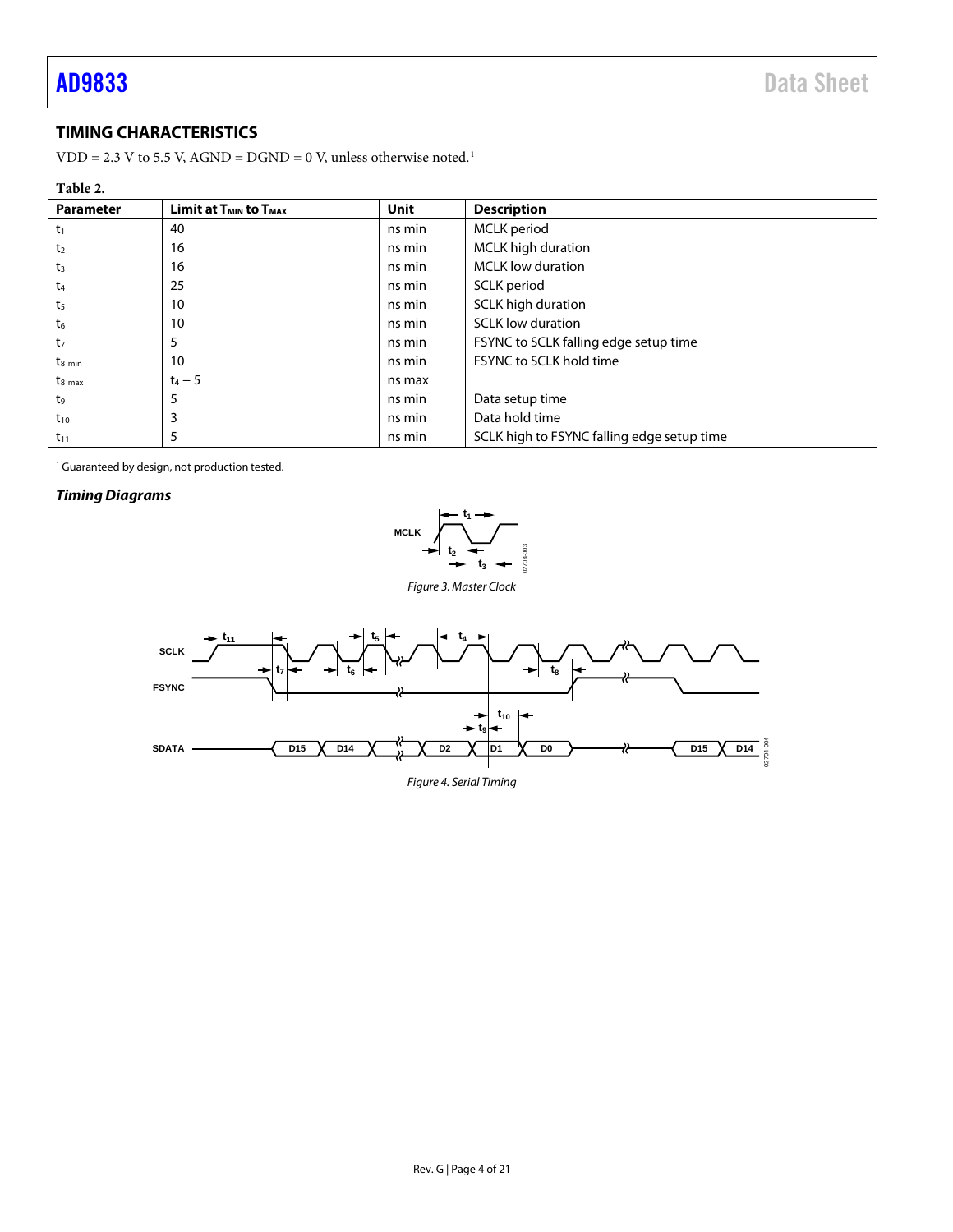# <span id="page-4-0"></span>ABSOLUTE MAXIMUM RATINGS

 $T_A = 25$ °C, unless otherwise noted.

#### **Table 3.**

| <b>Parameter</b>                                  | Rating                              |
|---------------------------------------------------|-------------------------------------|
| <b>VDD to AGND</b>                                | $-0.3$ V to $+6$ V                  |
| VDD to DGND                                       | $-0.3 V$ to $+6V$                   |
| AGND to DGND                                      | $-0.3$ V to $+0.3$ V                |
| CAP/2.5V                                          | 2.75V                               |
| Digital I/O Voltage to DGND                       | $-0.3$ V to VDD + 0.3 V             |
| Analog I/O Voltage to AGND                        | $-0.3$ V to VDD + 0.3 V             |
| Operating Temperature Range                       |                                     |
| Industrial (B Version)                            | $-40^{\circ}$ C to $+105^{\circ}$ C |
| Storage Temperature Range                         | $-65^{\circ}$ C to $+150^{\circ}$ C |
| Maximum Junction Temperature                      | $150^{\circ}$ C                     |
| MSOP Package                                      |                                     |
| $\theta_{JA}$ Thermal Impedance                   | 206°C/W                             |
| $\theta$ <sub>JC</sub> Thermal Impedance          | 44°C/W                              |
| Lead Temperature, Soldering<br>$(10 \text{ sec})$ | $300^{\circ}$ C                     |
| IR Reflow, Peak Temperature                       | $220^{\circ}$ C                     |

Stresses at or above those listed under Absolute Maximum Ratings may cause permanent damage to the product. This is a stress rating only; functional operation of the product at these or any other conditions above those indicated in the operational section of this specification is not implied. Operation beyond the maximum operating conditions for extended periods may affect product reliability.

### <span id="page-4-1"></span>**ESD CAUTION**



ESD (electrostatic discharge) sensitive device. Charged devices and circuit boards can discharge without detection. Although this product features patented or proprietary protection circuitry, damage may occur on devices subjected to high energy ESD. Therefore, proper ESD precautions should be taken to avoid performance degradation or loss of functionality.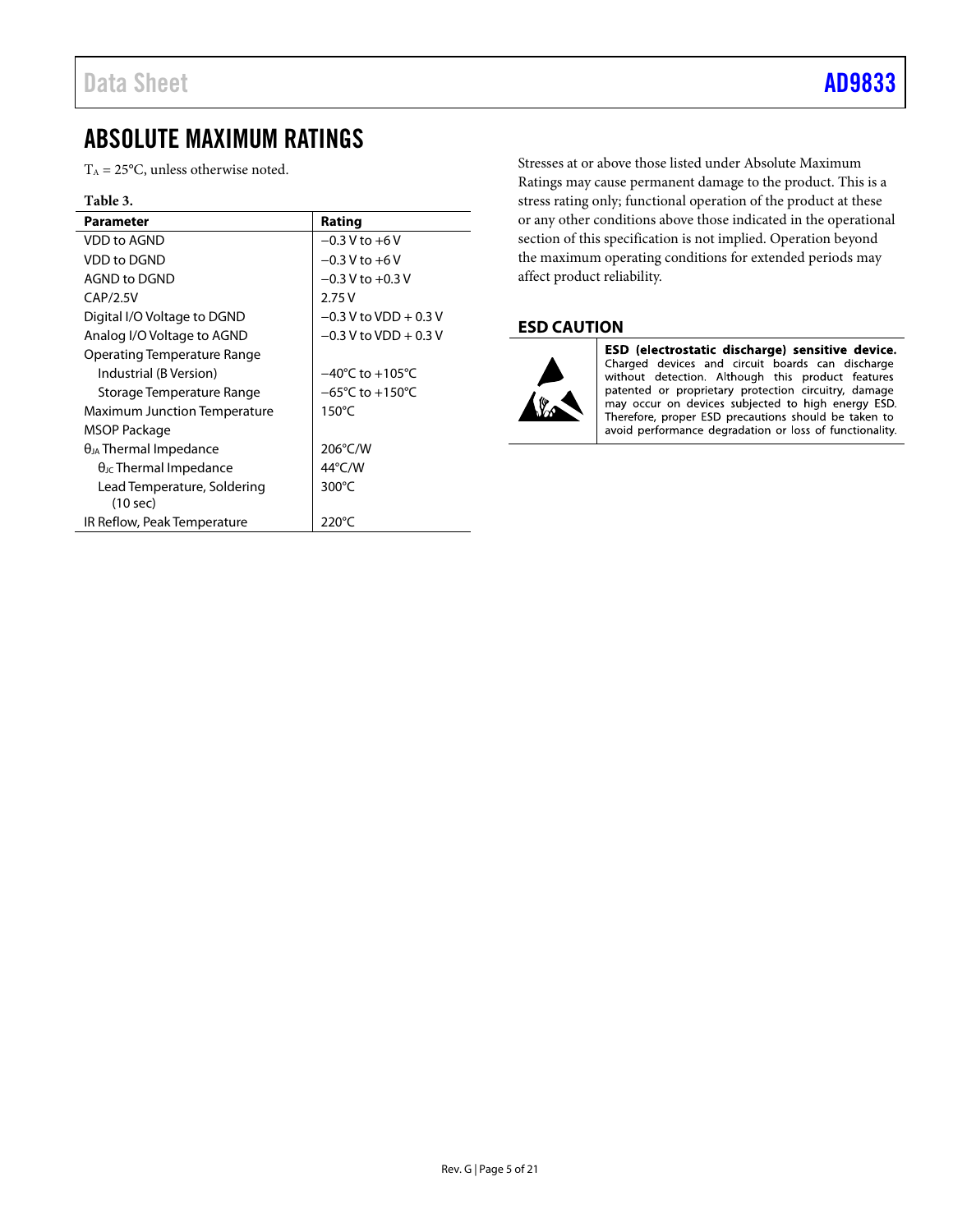# <span id="page-5-0"></span>PIN CONFIGURATION AND FUNCTION DESCRIPTIONS



*Figure 5. Pin Configuration*

### **Table 4. Pin Function Descriptions**

| Pin No.        | <b>Mnemonic</b> | <b>Description</b>                                                                                                                                                                                                                                                                                                                             |
|----------------|-----------------|------------------------------------------------------------------------------------------------------------------------------------------------------------------------------------------------------------------------------------------------------------------------------------------------------------------------------------------------|
|                | <b>COMP</b>     | DAC Bias Pin. This pin is used for decoupling the DAC bias voltage.                                                                                                                                                                                                                                                                            |
| 2              | <b>VDD</b>      | Positive Power Supply for the Analog and Digital Interface Sections. The on-board 2.5 V regulator is also supplied<br>from VDD. VDD can have a value from 2.3 V to 5.5 V. A 0.1 µF and a 10 µF decoupling capacitor should be connected<br>between VDD and AGND.                                                                               |
| 3              | CAP/2.5V        | The digital circuitry operates from a 2.5 V power supply. This 2.5 V is generated from VDD using an on-board<br>regulator when VDD exceeds 2.7 V. The regulator reguires a decoupling capacitor of 100 nF typical, which is<br>connected from CAP/2.5V to DGND. If VDD is less than or equal to 2.7V, CAP/2.5V should be tied directly to VDD. |
| $\overline{4}$ | <b>DGND</b>     | Digital Ground.                                                                                                                                                                                                                                                                                                                                |
| 5              | <b>MCLK</b>     | Digital Clock Input. DDS output frequencies are expressed as a binary fraction of the frequency of MCLK. This<br>clock determines the output frequency accuracy and phase noise.                                                                                                                                                               |
| 6              | <b>SDATA</b>    | Serial Data Input. The 16-bit serial data-word is applied to this input.                                                                                                                                                                                                                                                                       |
|                | <b>SCLK</b>     | Serial Clock Input. Data is clocked into the AD9833 on each falling edge of SCLK.                                                                                                                                                                                                                                                              |
| 8              | <b>FSYNC</b>    | Active Low Control Input. FSYNC is the frame synchronization signal for the input data. When FSYNC is taken low,<br>the internal logic is informed that a new word is being loaded into the device.                                                                                                                                            |
| 9              | <b>AGND</b>     | Analog Ground.                                                                                                                                                                                                                                                                                                                                 |
| 10             | VOUT            | Voltage Output. The analog and digital output from the AD9833 is available at this pin. An external load resistor<br>is not required because the device has a 200 $\Omega$ resistor on-board.                                                                                                                                                  |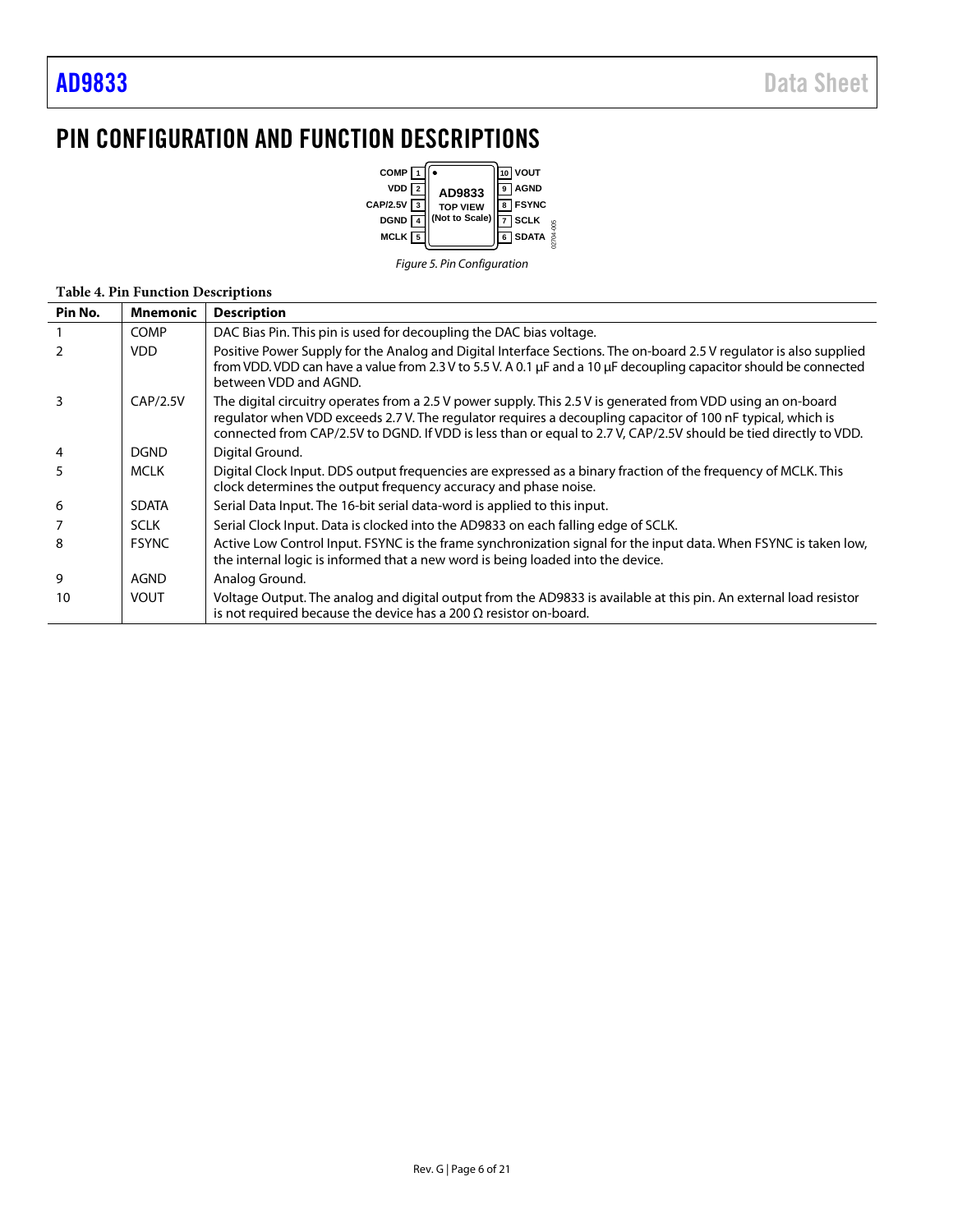# <span id="page-6-0"></span>TYPICAL PERFORMANCE CHARACTERISTICS



Figure 6. Typical Current Consumption ( $I_{DD}$ ) vs. MCLK Frequency for  $f_{OUT} = \overline{MCLK}/10$ 





<span id="page-6-1"></span>

Figure 8. Narrow-Band SFDR vs. MCLK Frequency







Figure 10. Wideband SFDR vs. fout/f<sub>MCLK</sub> for Various MCLK Frequencies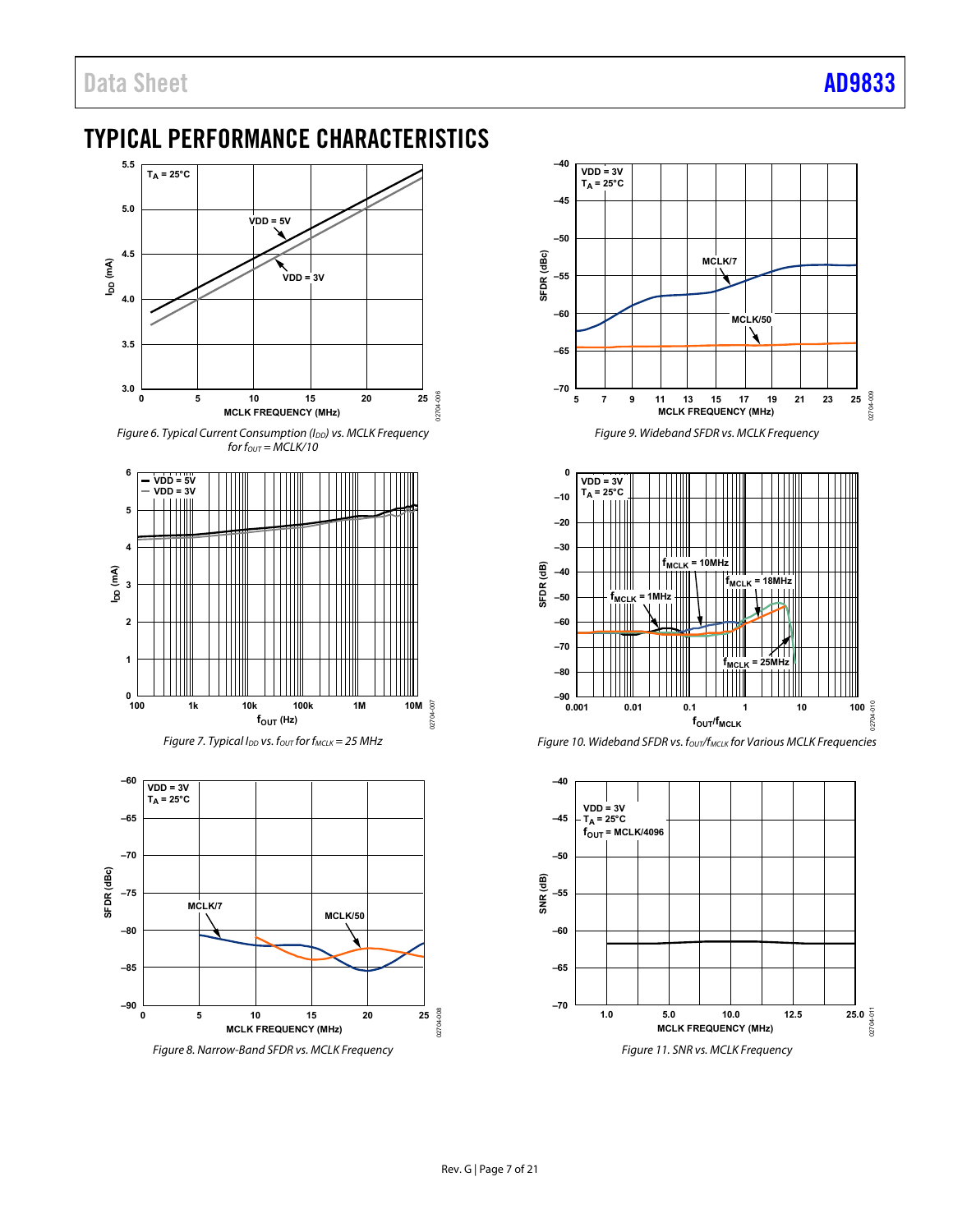

*Figure 12. Wake-Up Time vs. Temperature*



*Figure 13. VREF vs. Temperature*



*Figure 14. Power vs. Frequency, f<sub>MCLK</sub> = 10 MHz, f<sub>OUT</sub> = 2.4 kHz, Frequency Word = 0x000FBA9*



*Figure 15. Power vs. Frequency,*  $f_{MCLK} = 10$  *MHz,*  $f_{OUT} = 1.43$  *MHz =*  $f_{MCLK}/7$ *, Frequency Word = 0x2492492*



*Figure 16. Power vs. Frequency, fMCLK = 10 MHz, fOUT = 3.33 MHz = fMCLK/3, Frequency Word = 0x5555555*



*Figure 17. Power vs. Frequency, f<sub>MCLK</sub> = 25 MHz, f<sub>OUT</sub> = 6 kHz, Frequency Word = 0x000FBA9*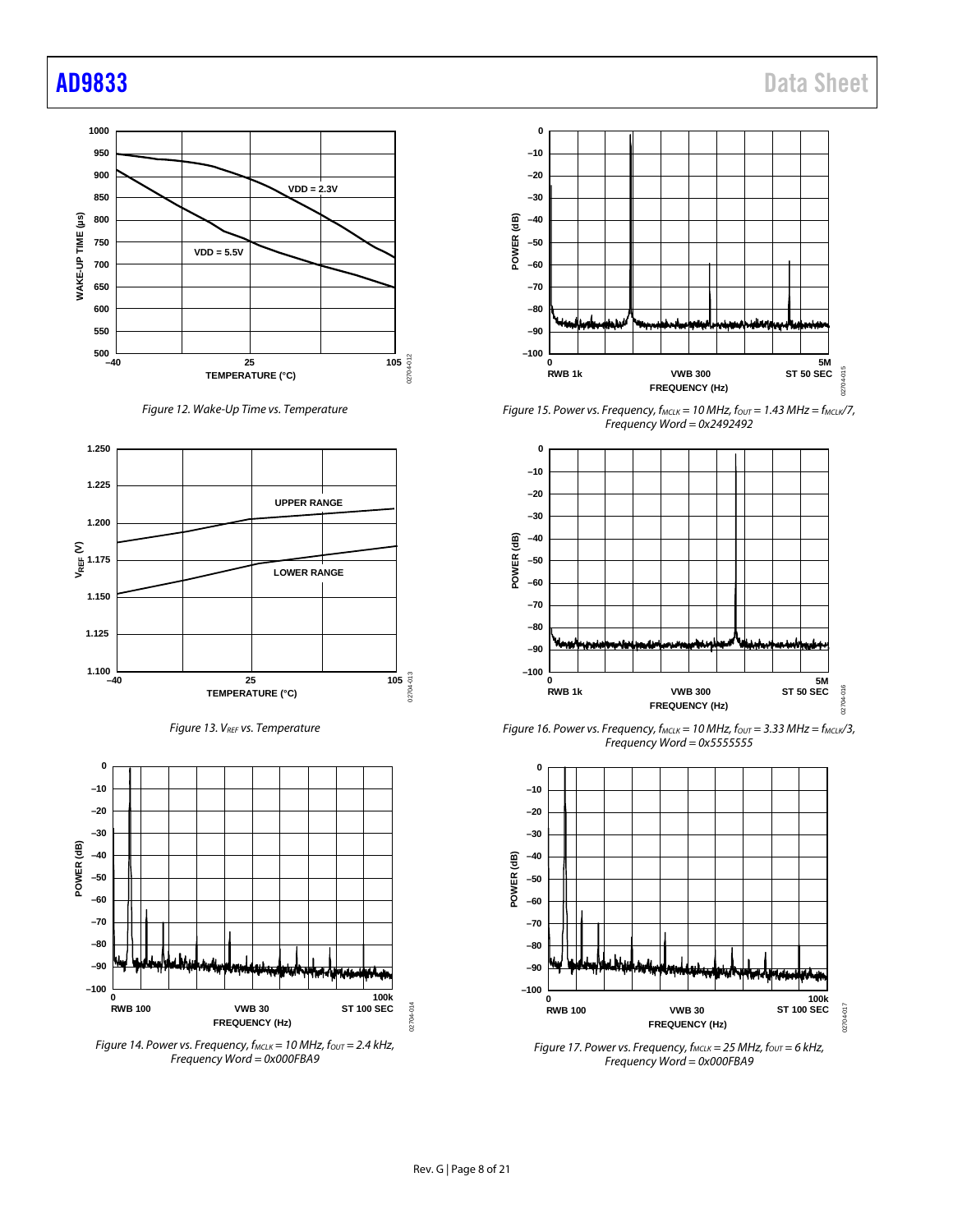# Data Sheet **[AD9833](https://www.analog.com/ad9833?doc=ad9833.pdf)**



*Figure 18. Power vs. Frequency, f<sub>MCLK</sub>* = 25 MHz,  $f_{OUT}$  = 60 kHz, *Frequency Word = 0x009D495*



*Figure 19. Power vs. Frequency, fMCLK = 25 MHz, fOUT = 600 kHz, Frequency Word = 0x0624DD3*



*Figure 20. Power vs. Frequency, f<sub>MCLK</sub>* = 25 MHz,  $f_{OUT}$  = 2.4 MHz, *Frequency Word = 0x189374D*



*Figure 21. Power vs. Frequency, fMCLK = 25 MHz, fOUT = 3.857 MHz = fMCLK/7, Frequency Word = 0x2492492*



*Figure 22. Power vs. Frequency, f<sub>MCLK</sub>* = 25 MHz,  $f_{OUT}$  = 8.333 MHz =  $f_{MCLK}/3$ , *Frequency Word = 0x5555555*

02704-020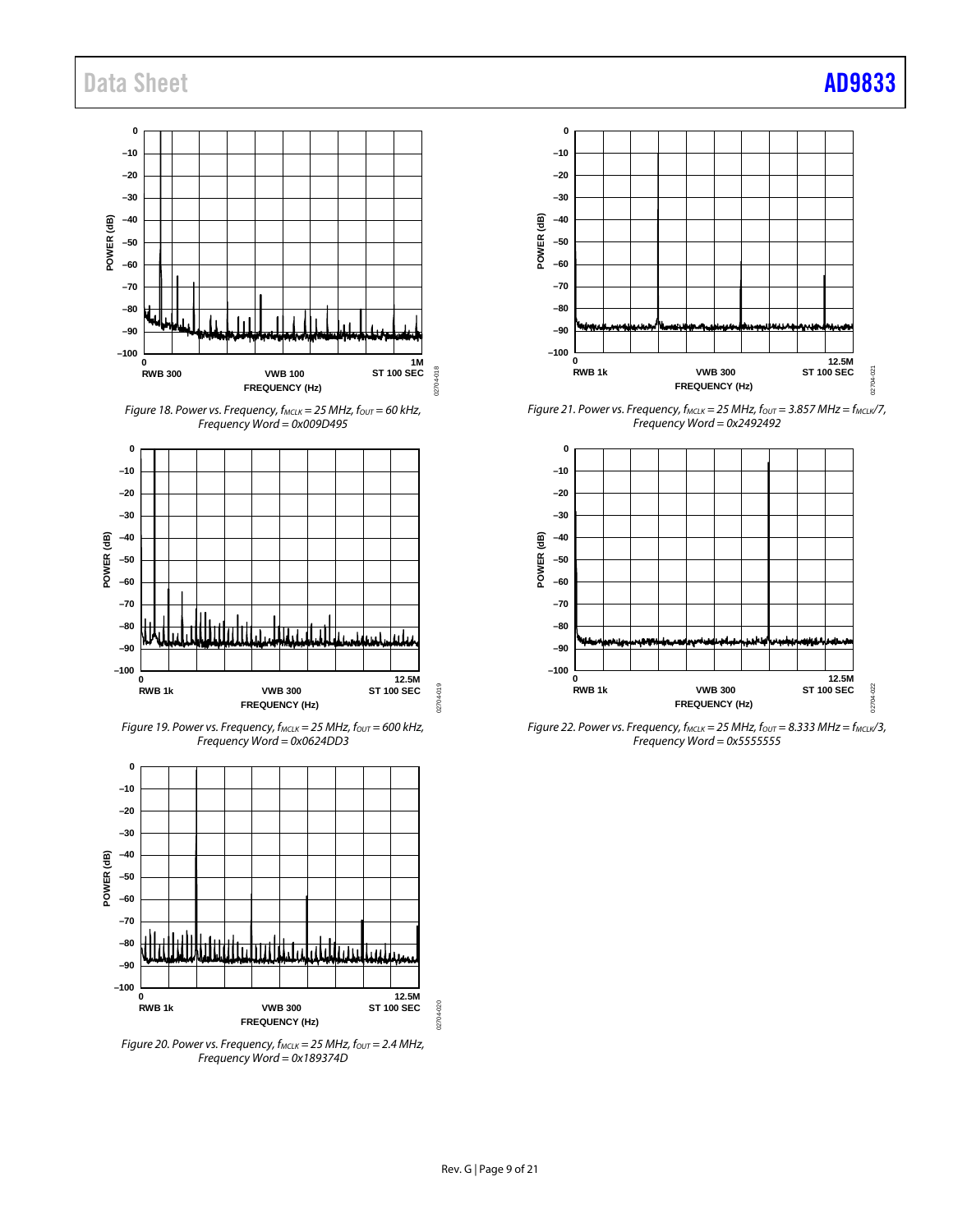# <span id="page-9-0"></span>**TERMINOLOGY**

### **Integral Nonlinearity (INL)**

INL is the maximum deviation of any code from a straight line passing through the endpoints of the transfer function. The endpoints of the transfer function are zero scale, a point 0.5 LSB below the first code transition (000 … 00 to 000 … 01), and full scale, a point 0.5 LSB above the last code transition (111 … 10 to 111 … 11). The error is expressed in LSBs.

### **Differential Nonlinearity (DNL)**

DNL is the difference between the measured and ideal 1 LSB change between two adjacent codes in the DAC. A specified DNL of ±1 LSB maximum ensures monotonicity.

### **Output Compliance**

Output compliance refers to the maximum voltage that can be generated at the output of the DAC to meet the specifications. When voltages greater than that specified for the output compliance are generated, the AD9833 may not meet the specifications listed in the data sheet.

### **Spurious-Free Dynamic Range (SFDR)**

Along with the frequency of interest, harmonics of the fundamental frequency and images of these frequencies are present at the output of a DDS device. SFDR refers to the largest spur or harmonic present in the band of interest. The wideband SFDR gives the magnitude of the largest spur or harmonic relative to the magnitude of the fundamental frequency in the zero to Nyquist bandwidth. The narrow-band SFDR gives the attenuation of the largest spur or harmonic in a bandwidth of ±200 kHz about the fundamental frequency.

### **Total Harmonic Distortion (THD)**

THD is the ratio of the rms sum of harmonics to the rms value of the fundamental. For the AD9833, THD is defined as

$$
\text{THD} = 20 \log \sqrt{\frac{V_2^2 + V_3^2 + V_4^2 + V_5^2 + V_6^2}{V_1}}
$$

where:

*V1* is the rms amplitude of the fundamental.

*V2*, *V3*, *V4*, *V5*, and *V6* are the rms amplitudes of the second through sixth harmonics.

### **Signal-to-Noise Ratio (SNR)**

SNR is the ratio of the rms value of the measured output signal to the rms sum of all other spectral components below the Nyquist frequency. The value for SNR is expressed in decibels.

### **Clock Feedthrough**

There is feedthrough from the MCLK input to the analog output. Clock feedthrough refers to the magnitude of the MCLK signal relative to the fundamental frequency in the output spectrum of the AD9833.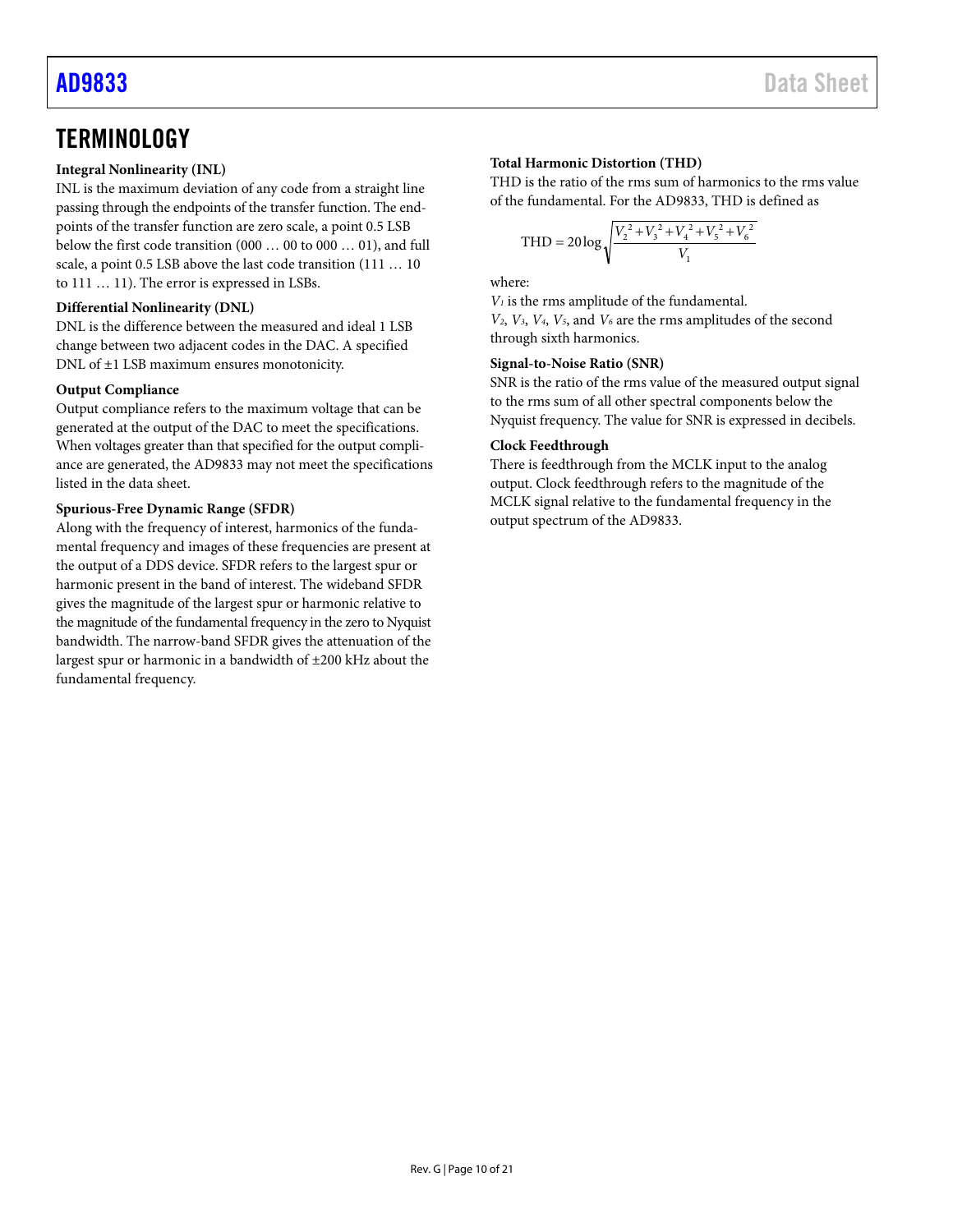# <span id="page-10-0"></span>THEORY OF OPERATION

Sine waves are typically thought of in terms of their magnitude form:  $a(t) = sin(\omega t)$ . However, these sine waves are nonlinear and not easy to generate except through piecewise construction. On the other hand, the angular information is linear in nature. That is, the phase angle rotates through a fixed angle for each unit of time. The angular rate depends on the frequency of the signal by the traditional rate of  $\omega = 2\pi f$ .



Knowing that the phase of a sine wave is linear and given a reference interval (clock period), the phase rotation for that period can be determined.

*ΔPhase = ω*Δ*t* 

Solving for  $\omega$ ,

*ω =* Δ*Phase/*Δ*t =* 2π*f* 

Solving for f and substituting the reference clock frequency for the reference period ( $1/f_{MCLK} = \Delta t$ )

*f* =  $ΔPhase \times f_{MCLK}/2π$ 

The AD9833 builds the output based on this simple equation. A simple DDS chip can implement this equation with three major subcircuits: numerically controlled oscillator (NCO) and phase modulator, SIN ROM, and digital-to-analog converter (DAC).

Each subcircuit is described in the [Circuit Description s](#page-11-0)ection.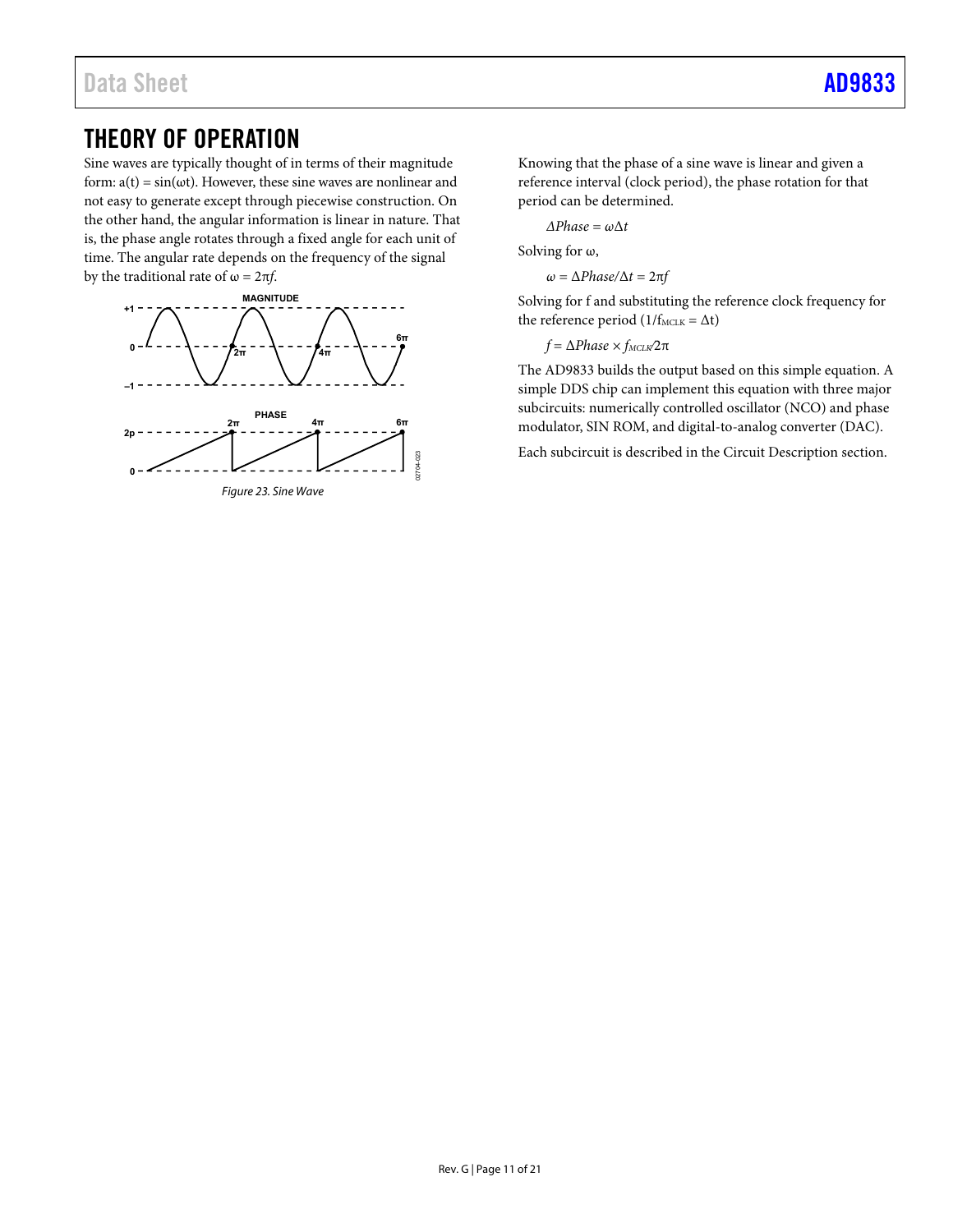# <span id="page-11-0"></span>CIRCUIT DESCRIPTION

The AD9833 is a fully integrated direct digital synthesis (DDS) chip. The chip requires one reference clock, one low precision resistor, and decoupling capacitors to provide digitally created sine waves up to 12.5 MHz. In addition to the generation of this RF signal, the chip is fully capable of a broad range of simple and complex modulation schemes. These modulation schemes are fully implemented in the digital domain, allowing accurate and simple realization of complex modulation algorithms using DSP techniques.

The internal circuitry of the AD9833 consists of the following main sections: a numerically controlled oscillator (NCO), frequency and phase modulators, SIN ROM, a DAC, and a regulator.

## <span id="page-11-1"></span>**NUMERICALLY CONTROLLED OSCILLATOR PLUS PHASE MODULATOR**

This consists of two frequency select registers, a phase accumulator, two phase offset registers, and a phase offset adder. The main component of the NCO is a 28-bit phase accumulator. Continuous time signals have a phase range of 0 to 2π. Outside this range of numbers, the sinusoid functions repeat themselves in a periodic manner. The digital implementation is no different. The accumulator simply scales the range of phase numbers into a multibit digital word. The phase accumulator in the AD9833 is implemented with 28 bits. Therefore, in the AD9833,  $2π = 2<sup>28</sup>$ . Likewise, the ΔPhase term is scaled into this range of numbers:

 $0 < ΔPhase < 2<sup>28</sup> − 1$ 

With these substitutions, the previous equation becomes

 $f = \Delta Phase \times f_{MCLW}/2^{28}$ 

where  $0 < \Delta Phase < 2^{28} - 1$ .

The input to the phase accumulator can be selected from either the FREQ0 register or the FREQ1 register and is controlled by the FSELECT bit. NCOs inherently generate continuous phase signals, thus avoiding any output discontinuity when switching between frequencies.

Following the NCO, a phase offset can be added to perform phase modulation using the 12-bit phase registers. The contents of one of these phase registers are added to the most significant bits of the NCO. The AD9833 has two phase registers; their resolution is  $2π/4096$ .

### <span id="page-11-2"></span>**SIN ROM**

To make the output from the NCO useful, it must be converted from phase information into a sinusoidal value. Because phase information maps directly into amplitude, the SIN ROM uses the digital phase information as an address to a lookup table and converts the phase information into amplitude. Although the NCO contains a 28-bit phase accumulator, the output of the NCO is truncated to 12 bits. Using the full resolution of the phase accumulator is impractical and unnecessary, because this would require a lookup table of  $2^{28}$  entries. It is necessary only to have sufficient phase resolution such that the errors due to truncation are smaller than the resolution of the 10-bit DAC. This requires that the SIN ROM have two bits of phase resolution more than the 10-bit DAC.

The SIN ROM is enabled using the mode bit (D1) in the control register (se[e Table 15\)](#page-15-3).

# <span id="page-11-3"></span>**DIGITAL-TO-ANALOG CONVERTER (DAC)**

The AD9833 includes a high impedance, current source 10-bit DAC. The DAC receives the digital words from the SIN ROM and converts them into the corresponding analog voltages.

The DAC is configured for single-ended operation. An external load resistor is not required because the device has a 200  $\Omega$ resistor on-board. The DAC generates an output voltage of typically 0.6 V p-p.

# <span id="page-11-4"></span>**REGULATOR**

VDD provides the power supply required for the analog section and the digital section of the AD9833. This supply can have a value of 2.3 V to 5.5 V.

The internal digital section of the AD9833 is operated at 2.5 V. An on-board regulator steps down the voltage applied at VDD to 2.5 V. When the applied voltage at the VDD pin of the AD9833 is less than or equal to 2.7 V, the CAP/2.5V and VDD pins should be tied together, thus bypassing the on-board regulator.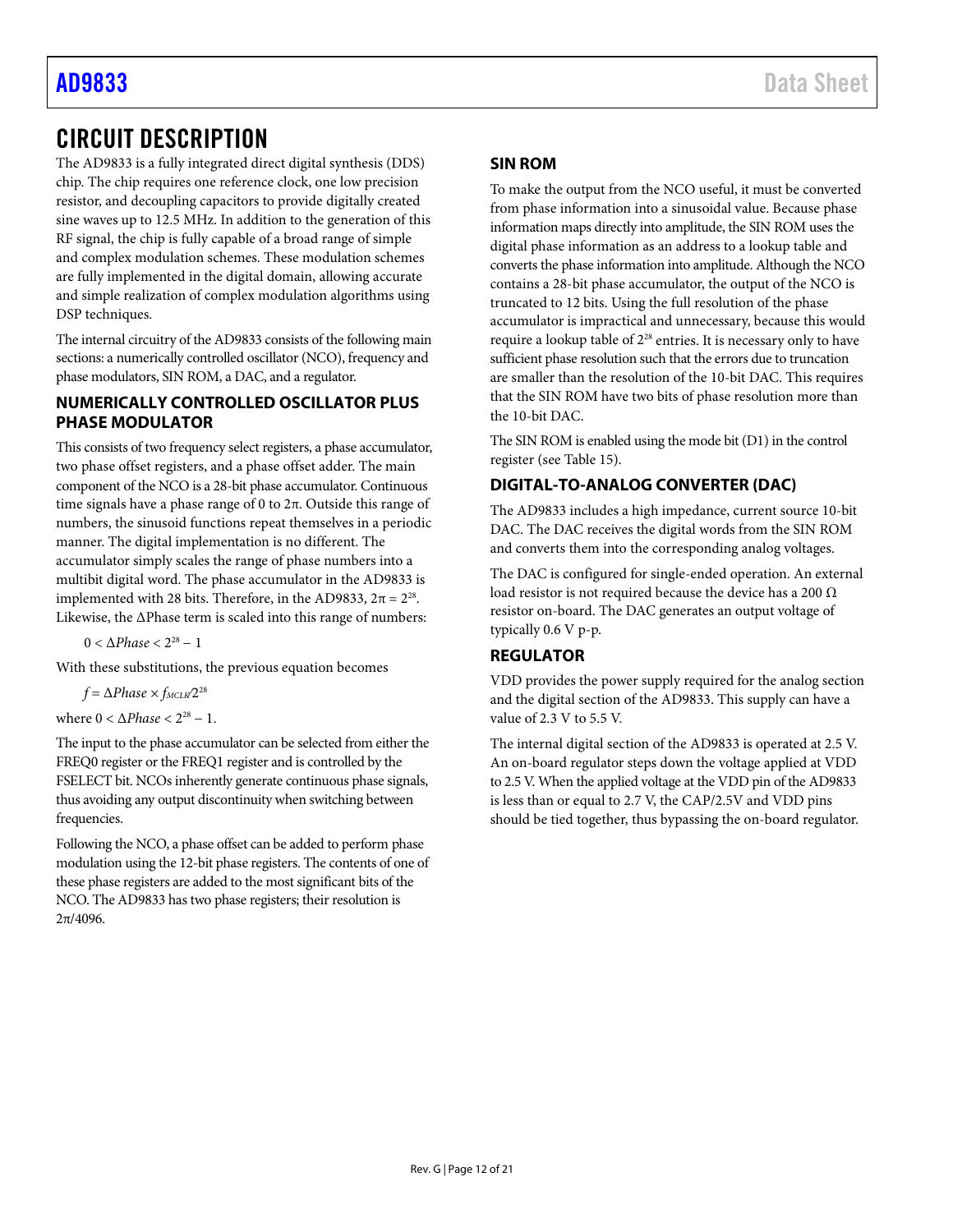# <span id="page-12-0"></span>FUNCTIONAL DESCRIPTION **SERIAL INTERFACE**

<span id="page-12-1"></span>The AD9833 has a standard 3-wire serial interface that is compatible with the SPI, QSPI™, MICROWIRE®, and DSP interface standards.

Data is loaded into the device as a 16-bit word under the control of a serial clock input, SCLK. The timing diagram for this operation is given in [Figure 4.](#page-3-1)

The FSYNC input is a level-triggered input that acts as a frame synchronization and chip enable. Data can be transferred into the device only when FSYNC is low. To start the serial data transfer, FSYNC should be taken low, observing the minimum FSYNCto-SCLK falling edge setup time, t<sub>7</sub>. After FSYNC goes low, serial data is shifted into the input shift register of the device on the falling edges of SCLK for 16 clock pulses. FSYNC may be taken high after the 16th falling edge of SCLK, observing the minimum SCLK falling edge to FSYNC rising edge time, ts. Alternatively, FSYNC can be kept low for a multiple of 16 SCLK pulses and then brought high at the end of the data transfer. In this way, a continuous stream of 16-bit words can be loaded while FSYNC is held low; FSYNC goes high only after the 16th SCLK falling edge of the last word loaded.

The SCLK can be continuous, or it can idle high or low between write operations. In either case, it must be high when FSYNC goes low  $(t_{11})$ .

For an example of how to program the AD9833, see th[e AN-1070](https://www.analog.com/media/en/technical-documentation/application-notes/AN-1070.pdf?doc=AD9833.pdf)  [Application Note](https://www.analog.com/media/en/technical-documentation/application-notes/AN-1070.pdf) on the Analog Devices, Inc., website.

# <span id="page-12-2"></span>**POWERING UP THE AD9833**

The flowchart i[n Figure 26](#page-17-0) shows the operating routine for the AD9833. When the AD9833 is powered up, the part should be reset. This resets the appropriate internal registers to 0 to provide an analog output of midscale.

To avoid spurious DAC outputs during AD9833 initialization, the reset bit should be set to 1 until the part is ready to begin generating an output. A reset does not reset the phase, frequency, or control registers. These registers will contain invalid data and, therefore, should be set to known values by the user. The reset bit should then be set to 0 to begin generating an output. The data appears on the DAC output seven or eight MCLK cycles after the reset bit is set to 0.

# <span id="page-12-3"></span>**LATENCY PERIOD**

A latency period is associated with each asynchronous write operation in the AD9833. If a selected frequency or phase register is loaded with a new word, there is a delay of seven or eight MCLK cycles before the analog output changes. The delay can be seven or eight cycles, depending on the position of the MCLK rising edge when the data is loaded into the destination register.

# <span id="page-12-4"></span>**CONTROL REGISTER**

The AD9833 contains a 16-bit control register that allows the user to configure the operation of the AD9833. All control bits other than the mode bit are sampled on the internal falling edge of MCLK.

[Table 6](#page-13-0) describes the individual bits of the control register. The different functions and the various output options of the AD9833 are described in more detail in the [Frequency and](#page-14-0)  [Phase Registers](#page-14-0) section.

To inform the AD9833 that the contents of the control register will be altered, D15 and D14 must be set to 0, as shown i[n Table 5.](#page-12-5)

### <span id="page-12-5"></span>**Table 5. Control Register Bits**

| D <sub>15</sub> | D <sub>14</sub> | D <sub>13</sub> |  |
|-----------------|-----------------|-----------------|--|
|                 |                 | Control Bits    |  |



*Figure 24. Function of Control Bits*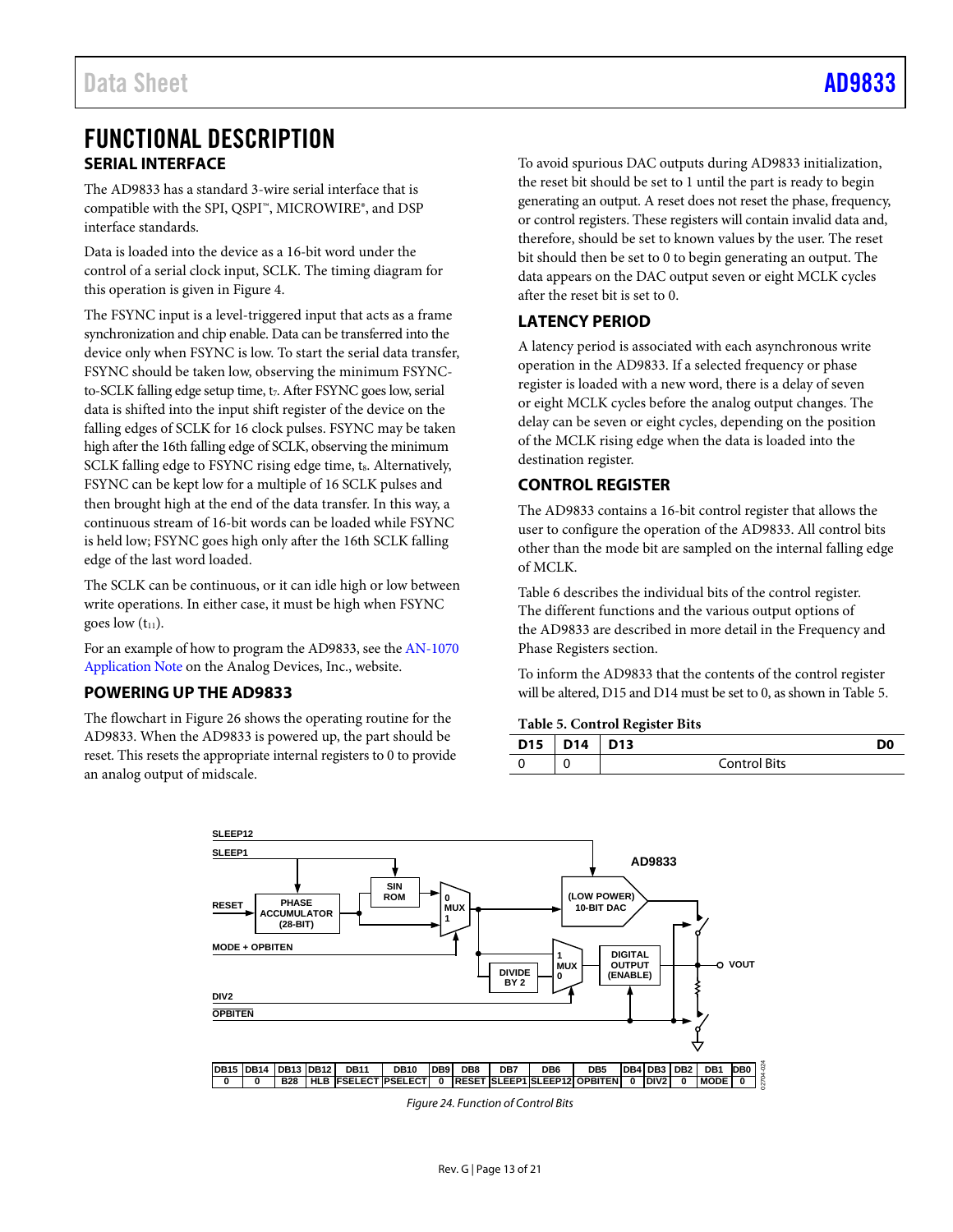# <span id="page-13-0"></span>**Table 6. Description of Bits in the Control Register**

| Bit             | <b>Name</b>      | <b>Function</b>                                                                                                                                                                                                                                                                                                                                                                                                                                                                                                                                                                                                                                                                                                                                                                                                                                                                                                                                                                                                                                                                                                                                                                                                                |
|-----------------|------------------|--------------------------------------------------------------------------------------------------------------------------------------------------------------------------------------------------------------------------------------------------------------------------------------------------------------------------------------------------------------------------------------------------------------------------------------------------------------------------------------------------------------------------------------------------------------------------------------------------------------------------------------------------------------------------------------------------------------------------------------------------------------------------------------------------------------------------------------------------------------------------------------------------------------------------------------------------------------------------------------------------------------------------------------------------------------------------------------------------------------------------------------------------------------------------------------------------------------------------------|
| D <sub>13</sub> | <b>B28</b>       | Two write operations are required to load a complete word into either of the frequency registers. B28 = 1 allows a<br>complete word to be loaded into a frequency register in two consecutive writes. The first write contains the 14 LSBs of<br>the frequency word, and the next write contains the 14 MSBs. The first two bits of each 16-bit word define the<br>frequency register to which the word is loaded, and should therefore be the same for both of the consecutive writes.<br>See Table 8 for the appropriate addresses. The write to the frequency register occurs after both words have been<br>loaded; therefore, the register never holds an intermediate value. An example of a complete 28-bit write is shown in<br>Table 9. When B28 = 0, the 28-bit frequency register operates as two 14-bit registers, one containing the 14 MSBs and<br>the other containing the 14 LSBs. This means that the 14 MSBs of the frequency word can be altered independent of<br>the 14 LSBs, and vice versa. To alter the 14 MSBs or the 14 LSBs, a single write is made to the appropriate frequency<br>address. The control bit D12 (HLB) informs the AD9833 whether the bits to be altered are the 14 MSBs or 14 LSBs. |
| D <sub>12</sub> | <b>HLB</b>       | This control bit allows the user to continuously load the MSBs or LSBs of a frequency register while ignoring the<br>remaining 14 bits. This is useful if the complete 28-bit resolution is not required. HLB is used in conjunction with<br>D13 (B28). This control bit indicates whether the 14 bits being loaded are being transferred to the 14 MSBs or 14 LSBs<br>of the addressed frequency register. D13 (B28) must be set to 0 to be able to change the MSBs and LSBs of a frequency<br>word separately. When D13 (B28) = 1, this control bit is ignored. HLB = 1 allows a write to the 14 MSBs of the addressed<br>frequency register. HLB = 0 allows a write to the 14 LSBs of the addressed frequency register.                                                                                                                                                                                                                                                                                                                                                                                                                                                                                                     |
| D <sub>11</sub> | <b>FSELECT</b>   | The FSELECT bit defines whether the FREQ0 register or the FREQ1 register is used in the phase accumulator.                                                                                                                                                                                                                                                                                                                                                                                                                                                                                                                                                                                                                                                                                                                                                                                                                                                                                                                                                                                                                                                                                                                     |
| D <sub>10</sub> | <b>PSELECT</b>   | The PSELECT bit defines whether the PHASE0 register or the PHASE1 register data is added to the output of the phase<br>accumulator.                                                                                                                                                                                                                                                                                                                                                                                                                                                                                                                                                                                                                                                                                                                                                                                                                                                                                                                                                                                                                                                                                            |
| D <sub>9</sub>  | Reserved         | This bit should be set to 0.                                                                                                                                                                                                                                                                                                                                                                                                                                                                                                                                                                                                                                                                                                                                                                                                                                                                                                                                                                                                                                                                                                                                                                                                   |
| D <sub>8</sub>  | Reset            | Reset = 1 resets internal registers to 0, which corresponds to an analog output of midscale. Reset = 0 disables reset.<br>This function is explained further in Table 13.                                                                                                                                                                                                                                                                                                                                                                                                                                                                                                                                                                                                                                                                                                                                                                                                                                                                                                                                                                                                                                                      |
| D7              | SLEEP1           | When SLEEP1 = 1, the internal MCLK clock is disabled, and the DAC output remains at its present value because the<br>NCO is no longer accumulating. When SLEEP1 = 0, MCLK is enabled. This function is explained further in Table 14.                                                                                                                                                                                                                                                                                                                                                                                                                                                                                                                                                                                                                                                                                                                                                                                                                                                                                                                                                                                          |
| D <sub>6</sub>  | SLEEP12          | SLEEP12 = 1 powers down the on-chip DAC. This is useful when the AD9833 is used to output the MSB of the DAC data.                                                                                                                                                                                                                                                                                                                                                                                                                                                                                                                                                                                                                                                                                                                                                                                                                                                                                                                                                                                                                                                                                                             |
|                 |                  | $SLEEP12 = 0$ implies that the DAC is active. This function is explained further in Table 14.                                                                                                                                                                                                                                                                                                                                                                                                                                                                                                                                                                                                                                                                                                                                                                                                                                                                                                                                                                                                                                                                                                                                  |
| D <sub>5</sub>  | <b>OPBITEN</b>   | The function of this bit, in association with D1 (mode), is to control what is output at the VOUT pin. This is explained<br>further in Table 15. When OPBITEN = 1, the output of the DAC is no longer available at the VOUT pin. Instead, the MSB<br>(or MSB/2) of the DAC data is connected to the VOUT pin. This is useful as a coarse clock source. The DIV2 bit controls<br>whether it is the MSB or MSB/2 that is output. When OPBITEN = 0, the DAC is connected to VOUT. The mode bit<br>determines whether it is a sinusoidal or a ramp output that is available.                                                                                                                                                                                                                                                                                                                                                                                                                                                                                                                                                                                                                                                       |
| D <sub>4</sub>  | Reserved         | This bit must be set to 0.                                                                                                                                                                                                                                                                                                                                                                                                                                                                                                                                                                                                                                                                                                                                                                                                                                                                                                                                                                                                                                                                                                                                                                                                     |
| D <sub>3</sub>  | DIV <sub>2</sub> | DIV2 is used in association with D5 (OPBITEN). This is explained further in Table 15. When DIV2 = 1, the MSB of the DAC<br>data is passed directly to the VOUT pin. When DIV2 = 0, the MSB/2 of the DAC data is output at the VOUT pin.                                                                                                                                                                                                                                                                                                                                                                                                                                                                                                                                                                                                                                                                                                                                                                                                                                                                                                                                                                                        |
| D <sub>2</sub>  | Reserved         | This bit must be set to 0.                                                                                                                                                                                                                                                                                                                                                                                                                                                                                                                                                                                                                                                                                                                                                                                                                                                                                                                                                                                                                                                                                                                                                                                                     |
| D <sub>1</sub>  | Mode             | This bit is used in association with OPBITEN (D5). The function of this bit is to control what is output at the VOUT pin<br>when the on-chip DAC is connected to VOUT. This bit should be set to 0 if the control bit OPBITEN = 1. This is explained<br>further in Table 15. When mode = 1, the SIN ROM is bypassed, resulting in a triangle output from the DAC. When mode = 0,<br>the SIN ROM is used to convert the phase information into amplitude information, which results in a sinusoidal signal<br>at the output.                                                                                                                                                                                                                                                                                                                                                                                                                                                                                                                                                                                                                                                                                                    |
| D <sub>0</sub>  | Reserved         | This bit must be set to 0.                                                                                                                                                                                                                                                                                                                                                                                                                                                                                                                                                                                                                                                                                                                                                                                                                                                                                                                                                                                                                                                                                                                                                                                                     |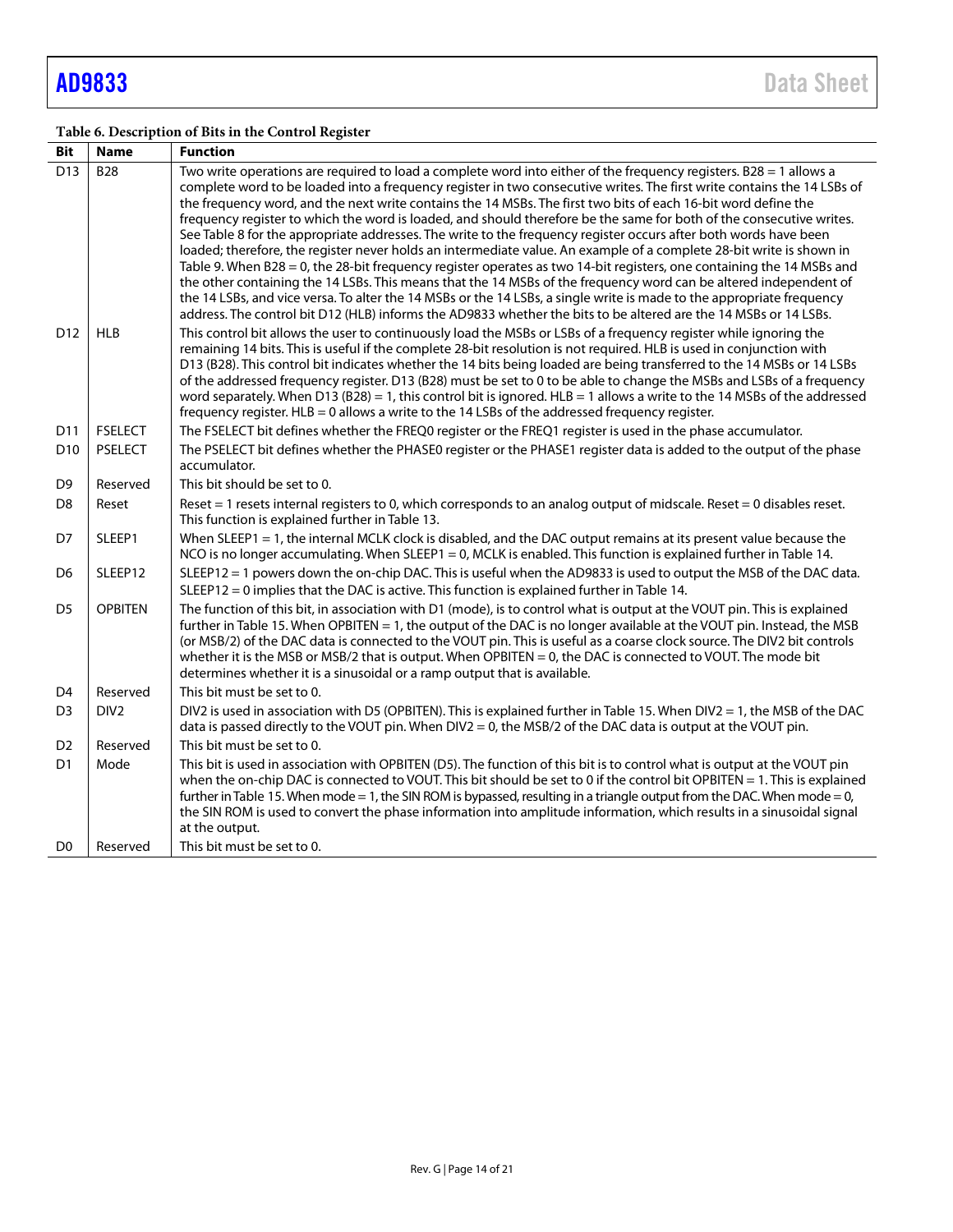# <span id="page-14-0"></span>**FREQUENCY AND PHASE REGISTERS**

The AD9833 contains two frequency registers and two phase registers, which are described in [Table 7.](#page-14-3)

<span id="page-14-3"></span>**Table 7. Frequency and Phase Registers**

| Register | Size    | <b>Description</b>                                                                                                                             |
|----------|---------|------------------------------------------------------------------------------------------------------------------------------------------------|
| FREO0    | 28 bits | Frequency Register 0. When the FSELECT<br>$bit = 0$ , this register defines the output<br>frequency as a fraction of the MCLK<br>frequency.    |
| FREQ1    | 28 bits | Frequency Register 1. When the FSELECT<br>$bit = 1$ , this register defines the output<br>frequency as a fraction of the MCLK<br>frequency.    |
| PHASE0   | 12 bits | Phase Offset Register 0. When the PSELECT<br>$bit = 0$ , the contents of this register are<br>added to the output of the phase<br>accumulator. |
| PHASE1   | 12 bits | Phase Offset Register 1. When the PSELECT<br>$bit = 1$ , the contents of this register are<br>added to the output of the phase<br>accumulator. |

The analog output from the AD9833 is

 $f_{MCLK}/2^{28} \times FREQREG$ 

where *FREQREG* is the value loaded into the selected frequency register. This signal is phase shifted by

2π/4096 × *PHASEREG*

where *PHASEREG* is the value contained in the selected phase register. Consideration must be given to the relationship of the selected output frequency and the reference clock frequency to avoid unwanted output anomalies.

The flowchart i[n Figure 28](#page-18-0) shows the routine for writing to the frequency and phase registers of the AD9833.

### *Writing to a Frequency Register*

When writing to a frequency register, Bit D15 and Bit D14 give the address of the frequency register.

#### <span id="page-14-1"></span>**Table 8. Frequency Register Bits**

|                 |     | ີ                     |                |
|-----------------|-----|-----------------------|----------------|
| D <sub>15</sub> | D14 | D <sub>13</sub>       | D <sub>0</sub> |
|                 |     | MSB 14 FREQ0 REG bits | ∟SB.           |
|                 | 0   | MSB 14 FREQ1 REG bits | _SB            |

If the user wants to change the entire contents of a frequency register, two consecutive writes to the same address must be performed because the frequency registers are 28 bits wide. The first write contains the 14 LSBs, and the second write contains the 14 MSBs. For this mode of operation, the B28 (D13) control bit should be set to 1. An example of a 28-bit write is shown in [Table 9.](#page-14-2)

<span id="page-14-2"></span>

|  |  | Table 9. Writing 0xFFFC000 to the FREQ0 Register |  |  |  |
|--|--|--------------------------------------------------|--|--|--|
|--|--|--------------------------------------------------|--|--|--|

| <b>SDATA Input</b>  | <b>Result of Input Word</b>                                                    |
|---------------------|--------------------------------------------------------------------------------|
| 0010 0000 0000 0000 | Control word write<br>$(D15, D14 = 00)$ , B28 $(D13) = 1$ ,<br>$HLB$ (D12) = X |
| 0100 0000 0000 0000 | FREQ0 register write<br>$(D15, D14 = 01)$ , 14 LSBs = 0x0000                   |
| 0111 1111 1111 1111 | FREQ0 register write<br>$(D15, D14 = 01)$ , 14 MSBs = 0x3FFF                   |

In some applications, the user does not need to alter all 28 bits of the frequency register. With coarse tuning, only the 14 MSBs are altered, while with fine tuning, only the 14 LSBs are altered. By setting the B28 (D13) control bit to 0, the 28-bit frequency register operates as two, 14-bit registers, one containing the 14 MSBs and the other containing the 14 LSBs. This means that the 14 MSBs of the frequency word can be altered independent of the 14 LSBs, and vice versa. Bit HLB (D12) in the control register identifies which 14 bits are being altered. Examples of this are shown in [Table 10](#page-14-4) an[d Table 11.](#page-14-5)

#### <span id="page-14-4"></span>**Table 10. Writing 0x3FFF to the 14 LSBs of the FREQ1 Register**

| <b>SDATA Input</b>  | <b>Result of Input Word</b>                                                        |
|---------------------|------------------------------------------------------------------------------------|
| 0000 0000 0000 0000 | Control word write (D15, D14 = 00),<br>B28 (D13) = 0; HLB (D12) = 0, that is, LSBs |
| 1011 1111 1111 1111 | FREQ1 REG write (D15, D14 = 10),<br>$14$ LSBs = 0x3FFF                             |

<span id="page-14-5"></span>

| Table 11. Writing 0x00FF to the 14 MSBs of the FREQ0 Register |  |
|---------------------------------------------------------------|--|
|---------------------------------------------------------------|--|

| ີ                   |                                                                                    |
|---------------------|------------------------------------------------------------------------------------|
| <b>SDATA Input</b>  | <b>Result of Input Word</b>                                                        |
| 0001 0000 0000 0000 | Control word write (D15, D14 = 00),<br>B28 (D13) = 0, HLB (D12) = 1, that is, MSBs |
| 0100 0000 1111 1111 | FREO0 REG write $(D15, D14 = 01)$ .<br>$14$ MSBs = 0x00FF                          |

### *Writing to a Phase Register*

When writing to a phase register, Bit D15 and Bit D14 are set to 11. Bit D13 identifies which phase register is being loaded.

#### **Table 12. Phase Register Bits**

| <b>D15</b> | D <sub>14</sub> | D <sub>13</sub> | D <sub>12</sub> | D11                | D <sub>0</sub> |
|------------|-----------------|-----------------|-----------------|--------------------|----------------|
|            |                 |                 |                 | MSB 12 PHASE0 bits | LSB            |
|            |                 |                 |                 | MSB 12 PHASE1 bits | -SB            |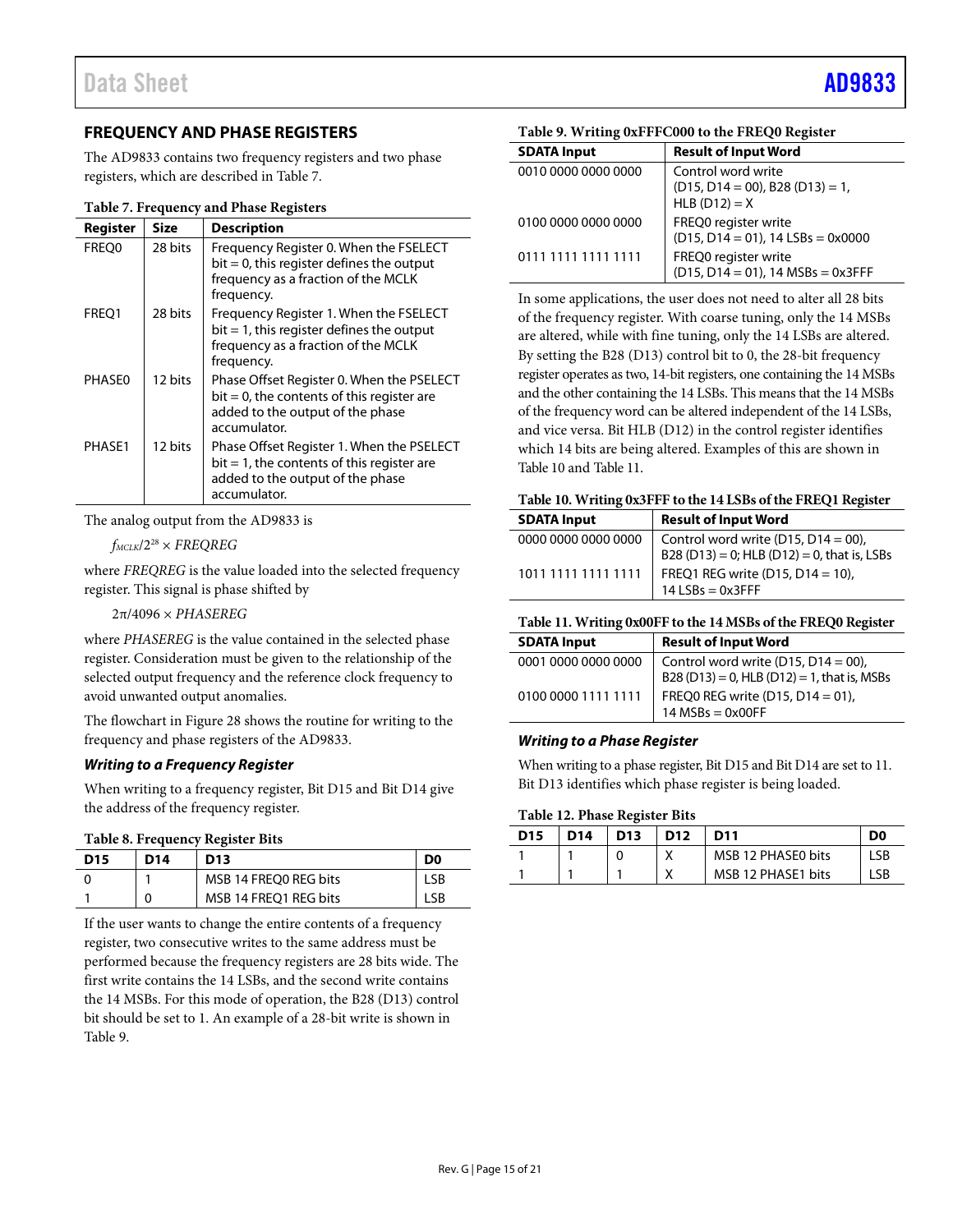# <span id="page-15-0"></span>**RESET FUNCTION**

The reset function resets appropriate internal registers to 0 to provide an analog output of midscale. Reset does not reset the phase, frequency, or control registers. When the AD9833 is powered up, the part should be reset. To reset the AD9833, set the reset bit to 1. To take the part out of reset, set the bit to 0. A signal appears at the DAC to output eight MCLK cycles after reset is set to 0.

#### <span id="page-15-4"></span>**Table 13. Applying the Reset Function**

| <b>Reset Bit</b> | Result                   |
|------------------|--------------------------|
|                  | No reset applied         |
|                  | Internal registers reset |

### <span id="page-15-1"></span>**SLEEP FUNCTION**

Sections of the AD9833 that are not in use can be powered down to minimize power consumption. This is done using the sleep function. The parts of the chip that can be powered down are the internal clock and the DAC. The bits required for the sleep function are outlined i[n Table 14.](#page-15-5)

#### <span id="page-15-5"></span>**Table 14. Applying the Sleep Function**

| <b>SLEEP1 Bit</b> | <b>SLEEP12 Bit</b> | Result                                                       |  |  |
|-------------------|--------------------|--------------------------------------------------------------|--|--|
|                   |                    | No power-down                                                |  |  |
|                   |                    | DAC powered down                                             |  |  |
|                   |                    | Internal clock disabled                                      |  |  |
|                   |                    | Both the DAC powered down<br>and the internal clock disabled |  |  |

### *DAC Powered Down*

This is useful when the AD9833 is used to output the MSB of the DAC data only. In this case, the DAC is not required; therefore, it can be powered down to reduce power consumption.

### *Internal Clock Disabled*

When the internal clock of the AD9833 is disabled, the DAC output remains at its present value because the NCO is no longer accumulating. New frequency, phase, and control words can be written to the part when the SLEEP1 control bit is active. The synchronizing clock is still active, which means that the selected frequency and phase registers can also be changed using the control bits. Setting the SLEEP1 bit to 0 enables the MCLK. Any changes made to the registers while SLEEP1 is active will be seen at the output after a latency period.

### <span id="page-15-2"></span>**VOUT PIN**

The AD9833 offers a variety of outputs from the chip, all of which are available from the VOUT pin. The choice of outputs is the MSB of the DAC data, a sinusoidal output, or a triangle output.

The OPBITEN (D5) and mode (D1) bits in the control register are used to decide which output is available from the AD9833.

### *MSB of the DAC Data*

The MSB of the DAC data can be output from the AD9833. By setting the OPBITEN (D5) control bit to 1, the MSB of the DAC data is available at the VOUT pin. This is useful as a coarse clock source. This square wave can also be divided by 2 before being output. The DIV2 (D3) bit in the control register controls the frequency of this output from the VOUT pin.

#### *Sinusoidal Output*

The SIN ROM is used to convert the phase information from the frequency and phase registers into amplitude information that results in a sinusoidal signal at the output. To have a sinusoidal output from the VOUT pin, set the mode (D1) bit to 0 and the OPBITEN (D5) bit to 0.

#### *Triangle Output*

The SIN ROM can be bypassed so that the truncated digital output from the NCO is sent to the DAC. In this case, the output is no longer sinusoidal. The DAC will produce a 10-bit linear triangular function. To have a triangle output from the VOUT pin, set the mode  $(D1)$  bit = 1.

Note that the SLEEP12 bit must be 0 (that is, the DAC is enabled) when using this pin.

#### <span id="page-15-3"></span>**Table 15. Outputs from the VOUT Pin**

| <b>OPBITEN Bit</b> | <b>Mode Bit</b> | <b>DIV2 Bit</b> | <b>VOUT Pin</b> |  |
|--------------------|-----------------|-----------------|-----------------|--|
|                    |                 | $X^1$           | Sinusoid        |  |
|                    |                 | X <sup>1</sup>  | Triangle        |  |
|                    |                 | 0               | DAC data MSB/2  |  |
|                    |                 |                 | DAC data MSB    |  |
|                    |                 | X١              | Reserved        |  |

 $1 X =$ don't care.

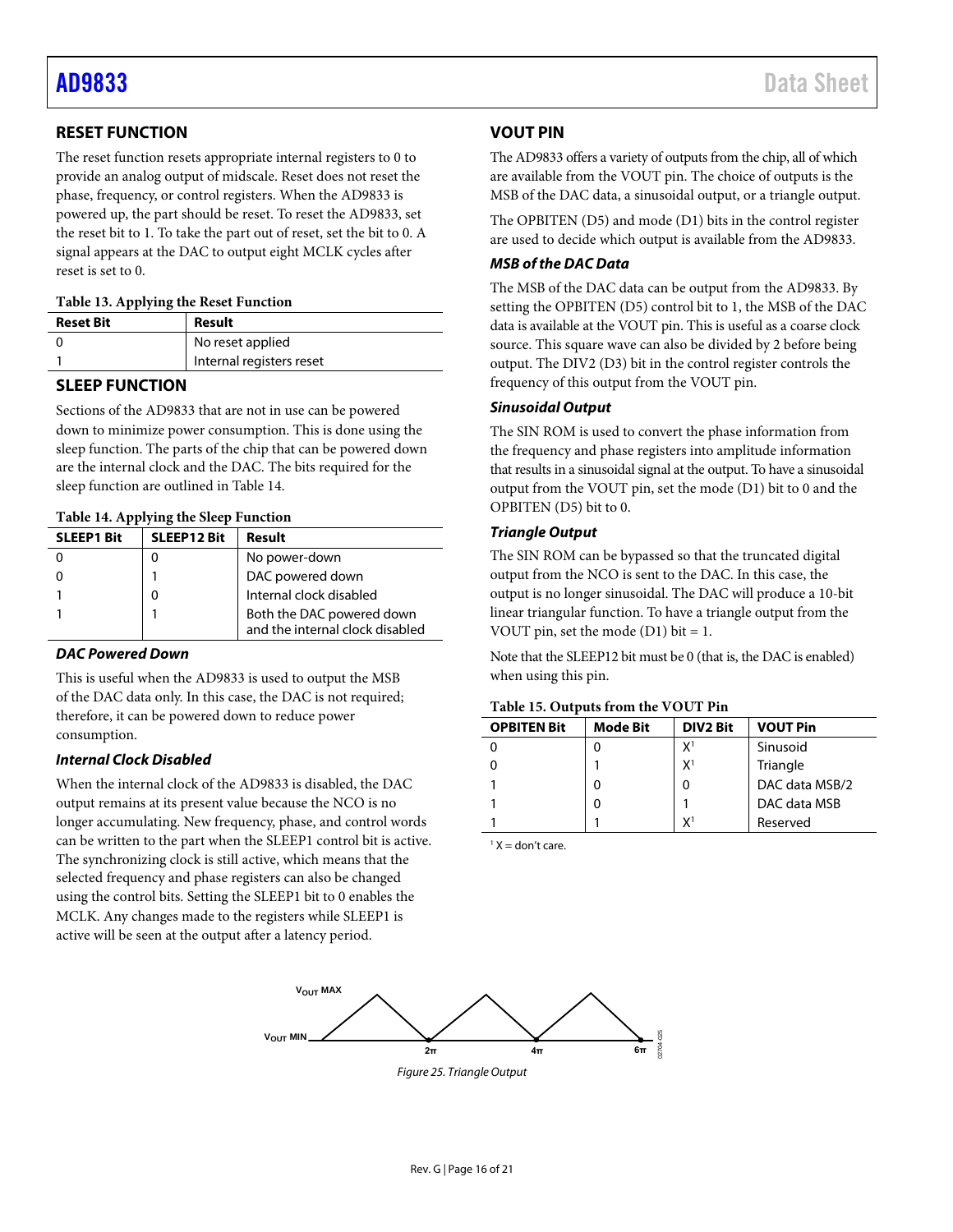# <span id="page-16-0"></span>APPLICATIONS INFORMATION

Because of the various output options available from the part, the AD9833 can be configured to suit a wide variety of applications.

One of the areas where the AD9833 is suitable is in modulation applications. The part can be used to perform simple modulation, such as FSK. More complex modulation schemes, such as GMSK and QPSK, can also be implemented using the AD9833.

In an FSK application, the two frequency registers of the AD9833 are loaded with different values. One frequency represents the space frequency, while the other represents the mark frequency. Using the FSELECT bit in the control register of the AD9833, the user can modulate the carrier frequency between the two values.

The AD9833 has two phase registers, which enables the part to perform PSK. With phase-shift keying, the carrier frequency is phase shifted, the phase being altered by an amount that is related to the bit stream being input to the modulator.

The AD9833 is also suitable for signal generator applications. Because the MSB of the DAC data is available at the VOUT pin, the device can be used to generate a square wave.

With its low current consumption, the part is suitable for applications in which it can be used as a local oscillator.

## <span id="page-16-1"></span>**GROUNDING AND LAYOUT**

The printed circuit board (PCB) that houses the AD9833 should be designed so that the analog and digital sections are separated and confined to certain areas of the board. This facilitates the use of ground planes that can be separated easily. A minimum etch technique is generally best for ground planes because it gives the best shielding. Digital and analog ground planes should be joined in one place only. If the AD9833 is the only device requiring an AGND-to-DGND connection, then the ground planes should be connected at the AGND and DGND pins of the AD9833. If the AD9833 is in a system where multiple devices require AGNDto-DGND connections, the connection should be made at one point only, a star ground point that should be established as close as possible to the AD9833.

Avoid running digital lines under the device as these couple noise onto the die. The analog ground plane should be allowed to run under the AD9833 to avoid noise coupling. The power supply lines to the AD9833 should use as large a track as possible to provide low impedance paths and reduce the effects of glitches on the power supply line. Fast switching signals, such as clocks, should be shielded with digital ground to avoid radiating noise to other sections of the board.

Avoid crossover of digital and analog signals. Traces on opposite sides of the board should run at right angles to each other. This reduces the effects of feedthrough through the board. A microstrip technique is by far the best, but it is not always possible with a double-sided board. In this technique, the component side of the board is dedicated to ground planes, and signals are placed on the other side.

Good decoupling is important. The AD9833 should have supply bypassing of 0.1 μF ceramic capacitors in parallel with 10 μF tantalum capacitors. To achieve the best performance from the decoupling capacitors, they should be placed as close as possible to the device, ideally right up against the device.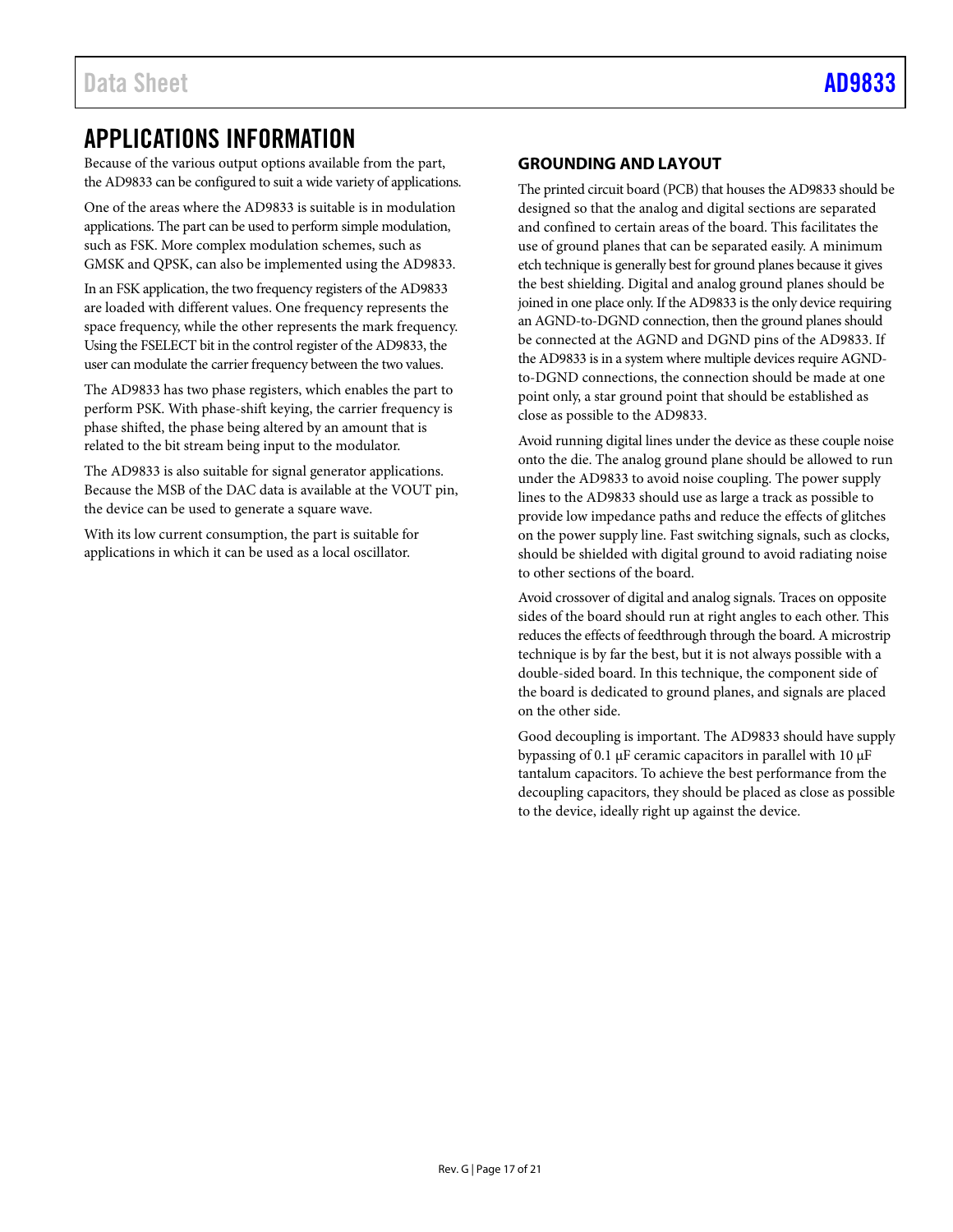

<span id="page-17-0"></span>*Figure 26. Flowchart for AD9833 Initialization and Operation*



*Figure 27. Flowchart for Initialization*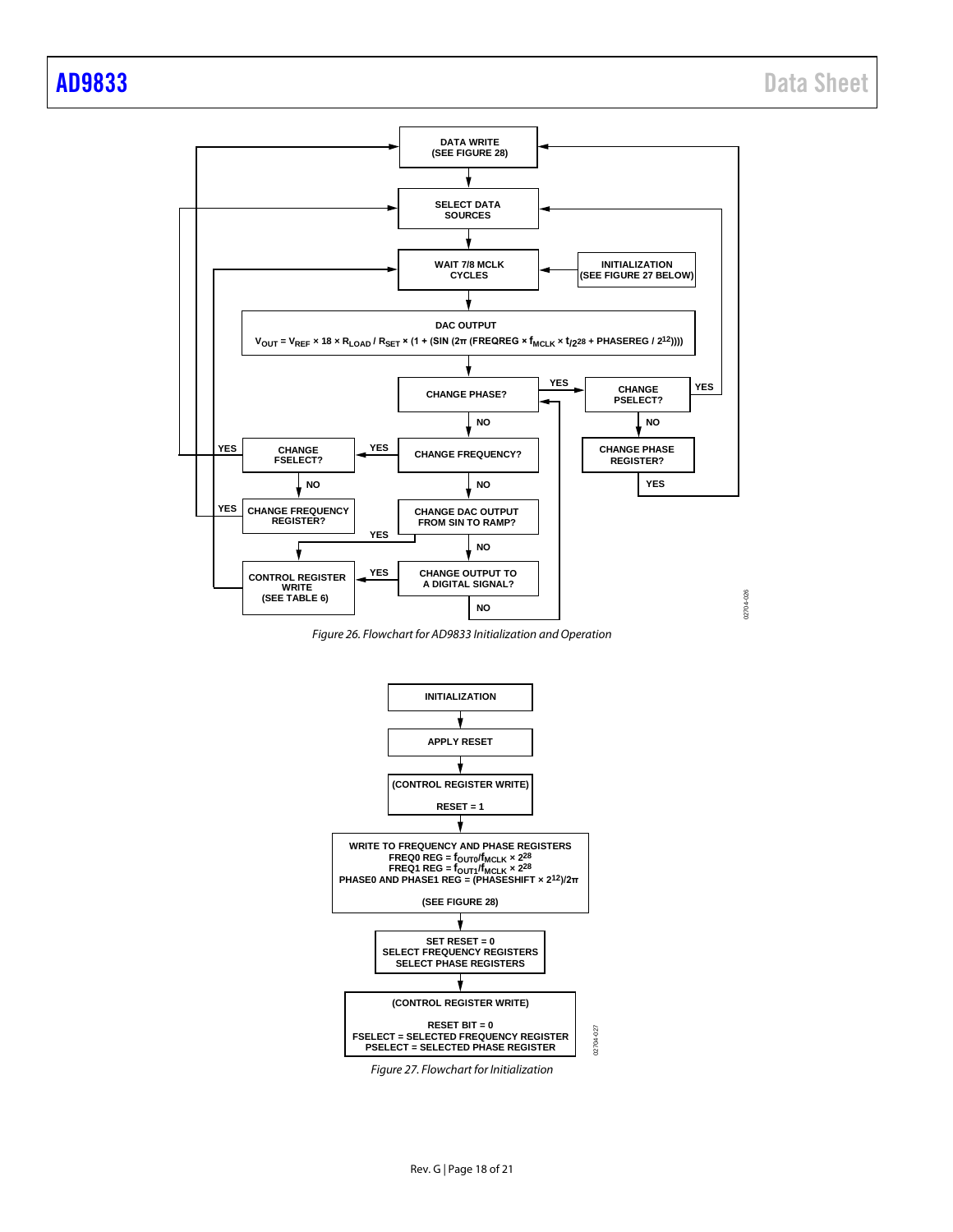# Data Sheet **[AD9833](https://www.analog.com/ad9833?doc=ad9833.pdf)**



<span id="page-18-0"></span>Figure 28. Flowchart for Data Writes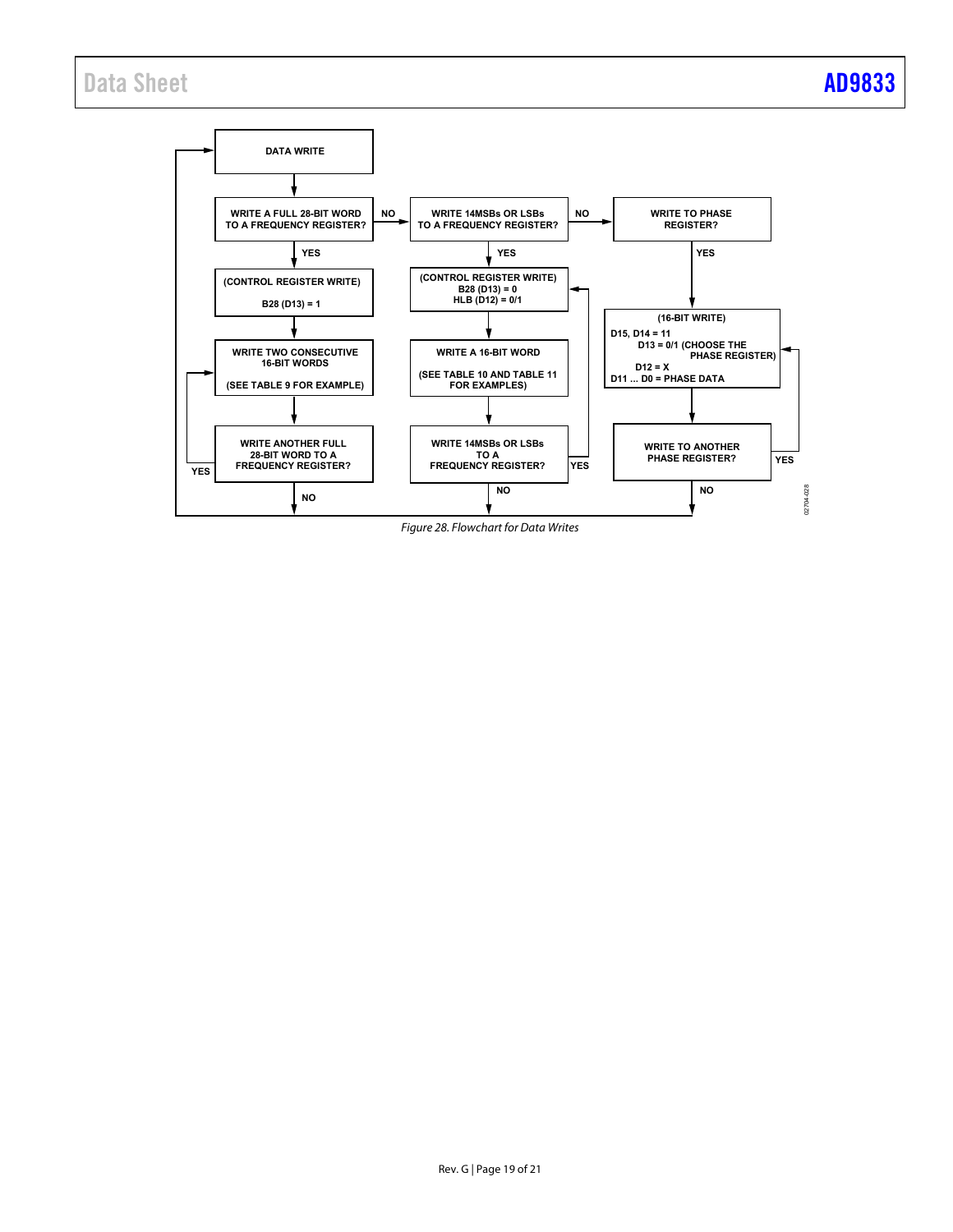# <span id="page-19-0"></span>INTERFACING TO MICROPROCESSORS

The AD9833 has a standard serial interface that allows the part to interface directly with several microprocessors. The device uses an external serial clock to write the data or control information into the device. The serial clock can have a frequency of 40 MHz maximum. The serial clock can be continuous, or it can idle high or low between write operations. When data or control information is written to the AD9833, FSYNC is taken low and is held low until the 16 bits of data are written into the AD9833. The FSYNC signal frames the 16 bits of information that are loaded into the AD9833.

# <span id="page-19-1"></span>**AD9833 TO 68HC11/68L11 INTERFACE**

[Figure 29](#page-19-4) shows the serial interface between the AD9833 and the 68HC11/68L11 microcontroller. The microcontroller is configured as the master by setting the MSTR bit in the SPCR to 1. This setting provides a serial clock on SCK; the MOSI output drives the serial data line SDATA. Because the microcontroller does not have a dedicated frame sync pin, the FSYNC signal is derived from a port line (PC7). The setup conditions for correct operation of the interface are as follows:

- SCK idles high between write operations (CPOL =  $1$ )
- Data is valid on the SCK falling edge (CPHA  $= 0$ )

When data is being transmitted to the AD9833, the FSYNC line is taken low (PC7). Serial data from the 68HC11/68L11 is transmitted in 8-bit bytes with only eight falling clock edges occurring in the transmit cycle. Data is transmitted MSB first. To load data into the AD9833, PC7 is held low after the first eight bits are transferred, and a second serial write operation is performed to the AD9833. Only after the second eight bits are transferred should FSYNC be taken high again.



<span id="page-19-4"></span>*Figure 29. 68HC11/68L11 to AD9833 Interface*

### <span id="page-19-2"></span>**AD9833 TO 80C51/80L51 INTERFACE**

[Figure 30](#page-19-5) shows the serial interface between the AD9833 and the 80C51/80L51 microcontroller. The microcontroller is operated in Mode 0 so that TxD of the 80C51/80L51 drives SCLK of the AD9833, and RxD drives the serial data line SDATA. The FSYNC signal is derived from a bit programmable pin on the port (P3.3 is shown i[n Figure 30\)](#page-19-5).

When data is to be transmitted to the AD9833, P3.3 is taken low. The 80C51/80L51 transmits data in 8-bit bytes, thus only eight falling SCLK edges occur in each cycle. To load the remaining eight bits to the AD9833, P3.3 is held low after the first eight bits are transmitted, and a second write operation is initiated to transmit the second byte of data. P3.3 is taken high following the completion of the second write operation. SCLK should idle high between the two write operations.

The 80C51/80L51 outputs the serial data in a format that has the LSB first. The AD9833 accepts the MSB first (the four MSBs are the control information, the next four bits are the address, and the eight LSBs contain the data when writing to a destination register). Therefore, the transmit routine of the 80C51/80L51 must take this into account and rearrange the bits so that the MSB is output first.



*Figure 30. 80C51/80L51 to AD9833 Interface*

# <span id="page-19-5"></span><span id="page-19-3"></span>**AD9833 TO DSP56002 INTERFACE**

[Figure 31](#page-19-6) shows the interface between the AD9833 and the DSP56002. The DSP56002 is configured for normal mode asynchronous operation with a gated internal clock ( $SYN = 0$ ,  $GCK = 1$ ,  $SCKD = 1$ ). The frame sync pin is generated internally  $(SC2 = 1)$ , the transfers are 16 bits wide (WL1 = 1, WL0 = 0), and the frame sync signal frames the 16 bits ( $FSL = 0$ ). The frame sync signal is available on the SC2 pin, but it must be inverted before it is applied to the AD9833. The interface to the DSP56000/DSP56001 is similar to that of the DSP56002.



<span id="page-19-6"></span>*Figure 31. DSP56002 to AD9833 Interface*